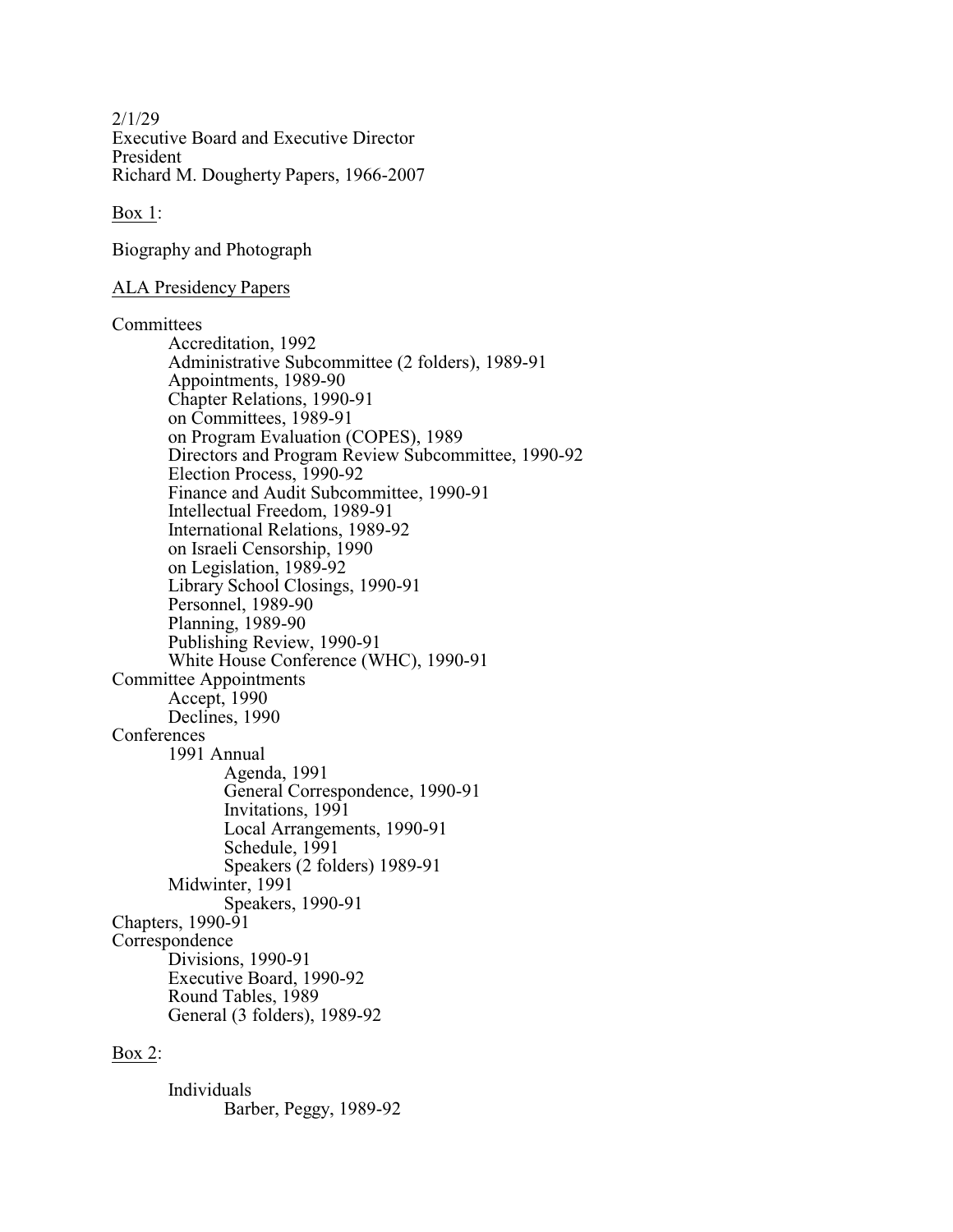Berger, Pat, 1989-91 Cooke, Eileen, 1989-91 Crismond, Linda, 1989-92 Gaughan, Tom, 1991 Miller, Marilyn, 1992 Nielsen, Carol, 1991 Schuman, Pat, 1990-92 Stoffle, Carla, 1990-92 Wallace, Linda, 1990-92 A Guaranteed Right to Information in a Networked Society (AGAINS), 1991 American Association of Publishers (AAP), 1990 American Association of Retired Persons (AARP), 1990 American Civil Liberties Union (ACLU), 1990 American Information Technology Project, 1991 ACRL Conference Controversy, 1991 ALA Affiliates, 1990-91 ALTA White House Meeting, 1990 American Libraries Columns, 1990-91 Association for Library Collection and Technical Services (ALCTS), 1990-91 "ALCTS" Controversy, 1990-91 Annenberg Proposal, 1990 Bromley, 1990 Classification, 1990-91 Columbia Closing and Carnegie Archives, 1990-91 Council Management, 1989-91 Council on Library/Media Technicians (COLT), 1990 Council's Gulf War Statement, 1991 Current Issues: Dues Increase, 1990 Diversity, 1990-92 Divisional Leadership, 1990 Education Commission, 1990 EDUCOM Liaison, 1989-90 Elections Committee, 1990-91 Employee of the Year Award, 1991 Endowment Campaign, 1989-90 Endowment Trustees (3 folders), 1986-89 Executive Board Retreat, 1990 Financial Memoranda, 1990 First Amendment Congress, 1991 First Edition, 1990-92 Foreign Control of Federal Libraries (and Bentley), 1991 Freedom to Read, 1990-92 GODORT/Sulzer, 1991 Gore Project, 1990-91 Grants, 1991 HR3849, 1990 HR4523, 1990 IFLA, 1990-91 Kitchen Cabinet, 1989-90 KIWANIS, 1990 Lujan, 1991 Maczko Materials, 1989-92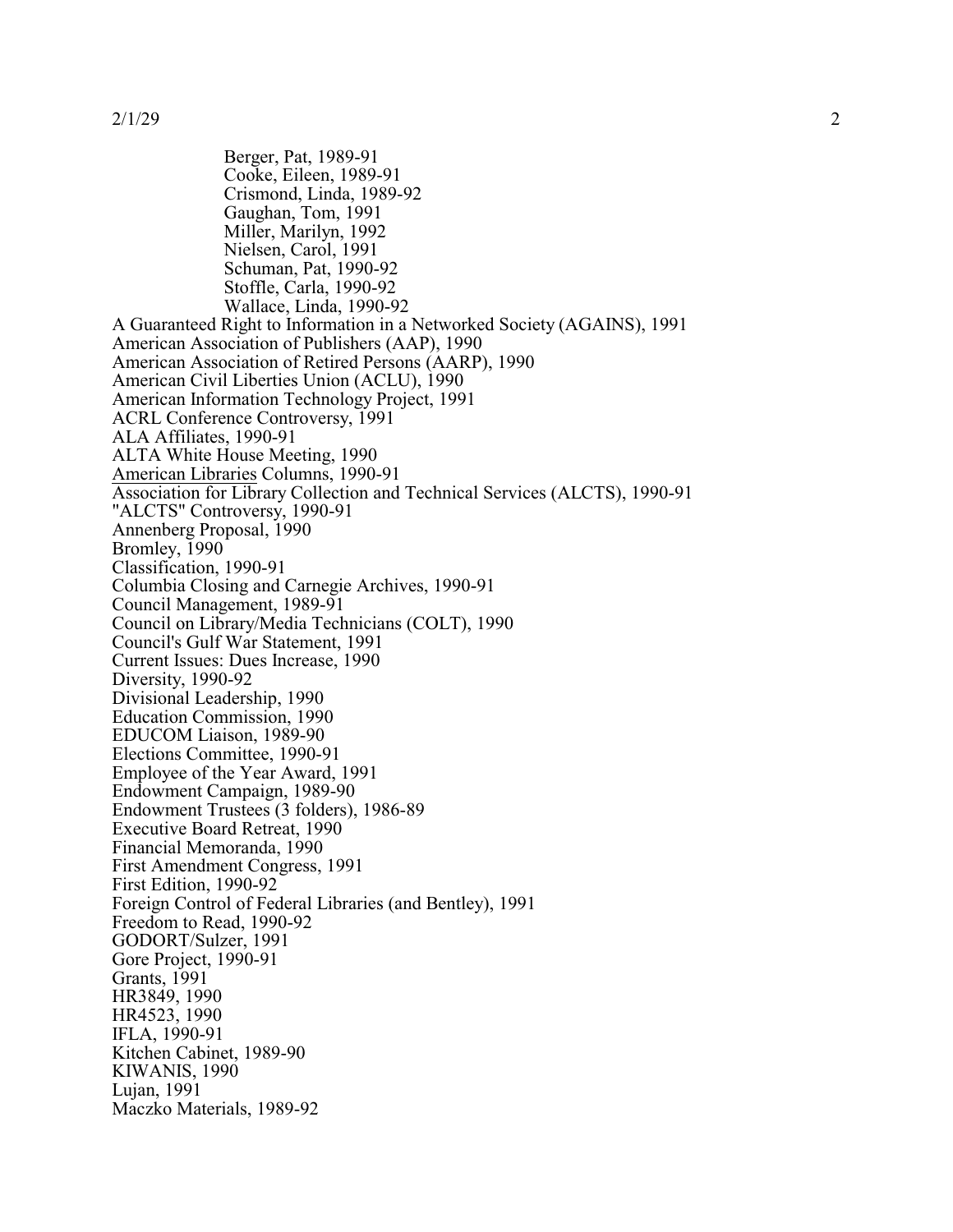2/1/29

Management Issues Alert, 1991-92 Media Strateg y, 1990-91 Minority Recruitment, 1991 Morristown, 1991

#### Box 3:

National Commission on Library and Information Science (NCL IS), 1990-91 National Education Association, 1991 National Education Goals, 1991 National Library Week - 1991 (2 folders), 1989, 1991 NBC "More You Know" Campaign, 1991 NOVANET, 1990 NREN Partnership, 1991 Office for Library Outreach Services (OLOS), 1990-91 Office of the President, 1990-91 Officer Support, 1990-91 Personnel Resources, Planning Retreat, 1990-91 Pistons, Relationship with, 1990 Presidential Campaig n Midwinter Breakfast Invitations, 1988 List - People Who Have Received Campaign Materials, 1989 Platform Statement, 1989 Letters Sent Out, 1989 Other Campaign Correspondence, 1989 Supporters-with Replies, 1988-89 Detroit News Article, 1989 Thank You's for Campaig n Support, 1989 Volunteers for Dougherty , 1989 Post-Election Support, 1989 1990 Inauguration Ceremony, 1990 Public Information Office (PIO), 1991 Publishing - Storytelling Video, 1990 Rally for America's Libraries, 1991 Fundraising Criticism Future News Clips Plans/Coordinating Promotional Flyers Read America, 1990-91 Scholarship Fund, 1990-92 SLAPPS, 1990 South Africa Boycott, 1990 Standing Committee on Review, Inquiry and Mediation (SCRIM), 1991-92 Success Stories, 1990 Support Money, 1989-91 Triumph - Book Buyer's Guide 1991 Washington Office, 1990 WHC Video (with NCLIS), 1990-91 Whittle Communications, 1990 Williams, David and SRRT, 1991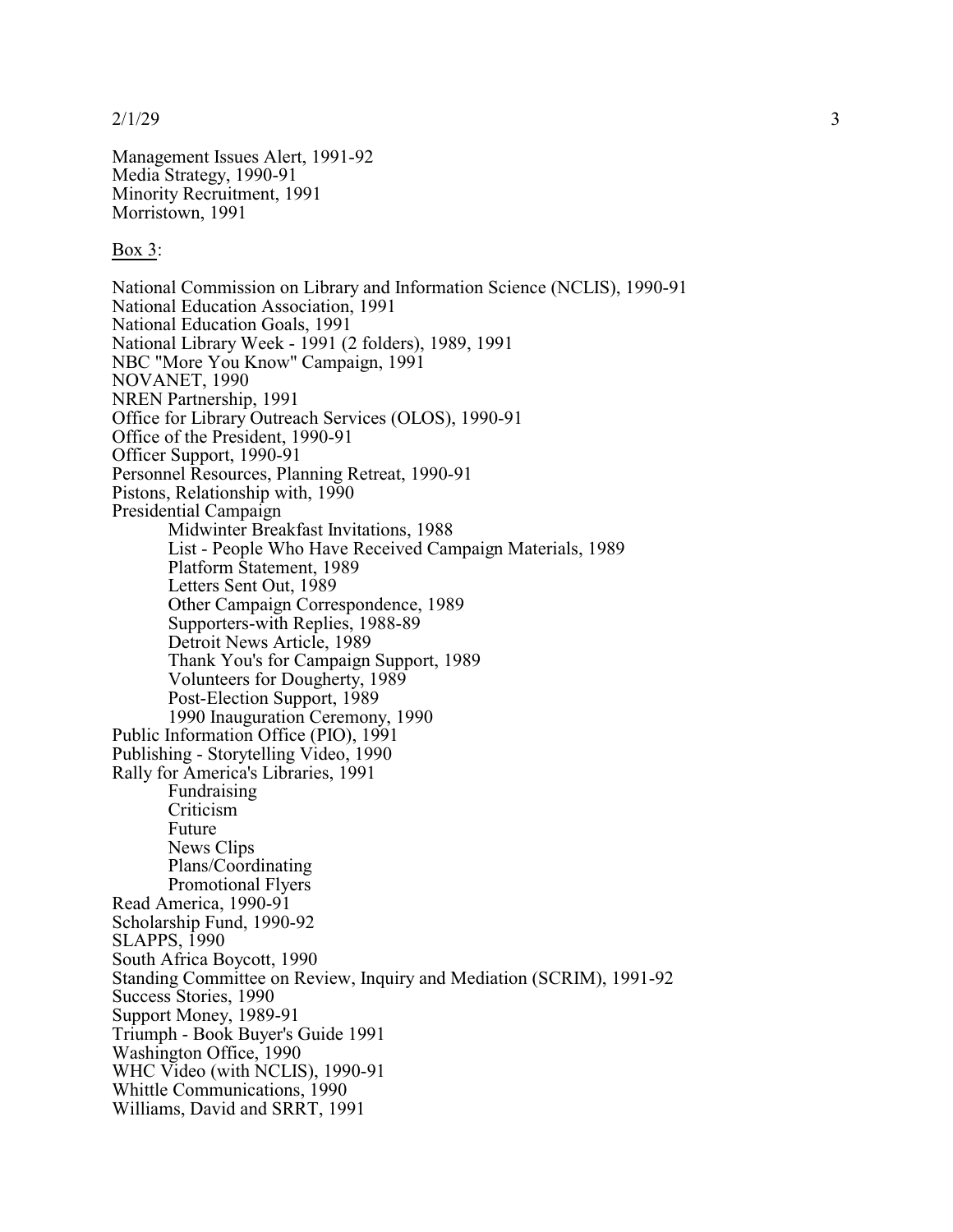Speeches and Papers (by date and location, if available) Early Unpublished Manuscripts n.d. - Automation Paper 1960 - Circulation Study 1961 - Linden Branch Study ca. 1962 - Centralized Acquisition Based on Farmington Plan post-1966 - CBCC 1968-72 - Document Systems, Interdisciplinary Researcher, Branch Libraries 1968 American Association of Law Libraries, Philadelphia, PA 1969 Atlanta University, GA Dayton-Miami Valley Consortium, OH 1970 Nebraska Library Association, Scottsbluff, NE General Material for 1970 speeches Midwest Academic Librarians Conference, Des Moines, IA Florida Library Association, Ft. Lauderdale US Senate Subcommittee, Washington DC 1971 University of Kentucky Colloquium, Lexington, KY Syracuse University Alumni Association, Syracuse, NY SUNY Head Librarians' Conference, Story Brook, NY CRL Submission: "The Unserved -- Academic Library Style" Syracuse University, Summer Symposium, NY Virginia Library Association, Charlottesville, VA 1972 Unpublished Manuscript: "The Cooperative College Library Center" Library Journal Submission: "The Paradoxes of Library Cooperation" Maryland Library School, College Park, MD Denver University Colloquium, CO Box 4: Suffolk County Institute, Hauppauge, NY Library Quarterly Submission: "Evaluation of a Campus Library Document Delivery Service" 1973 Middle Atlantic States Regional Conference, Atlantic City, NJ Library College, Chicago, IL Library Institute Planning Committee, Palo Alto, CA 1974 University of Arizona, Tucson, AZ College, University and Special Libraries Division, Moscow, ID Midwest Academic Libraries, Milwaukee, WI ALA RTSD Costs Committee, New York City, NY Library College, Chicago, IL Iowa Library Association, Des Moines, IA 1975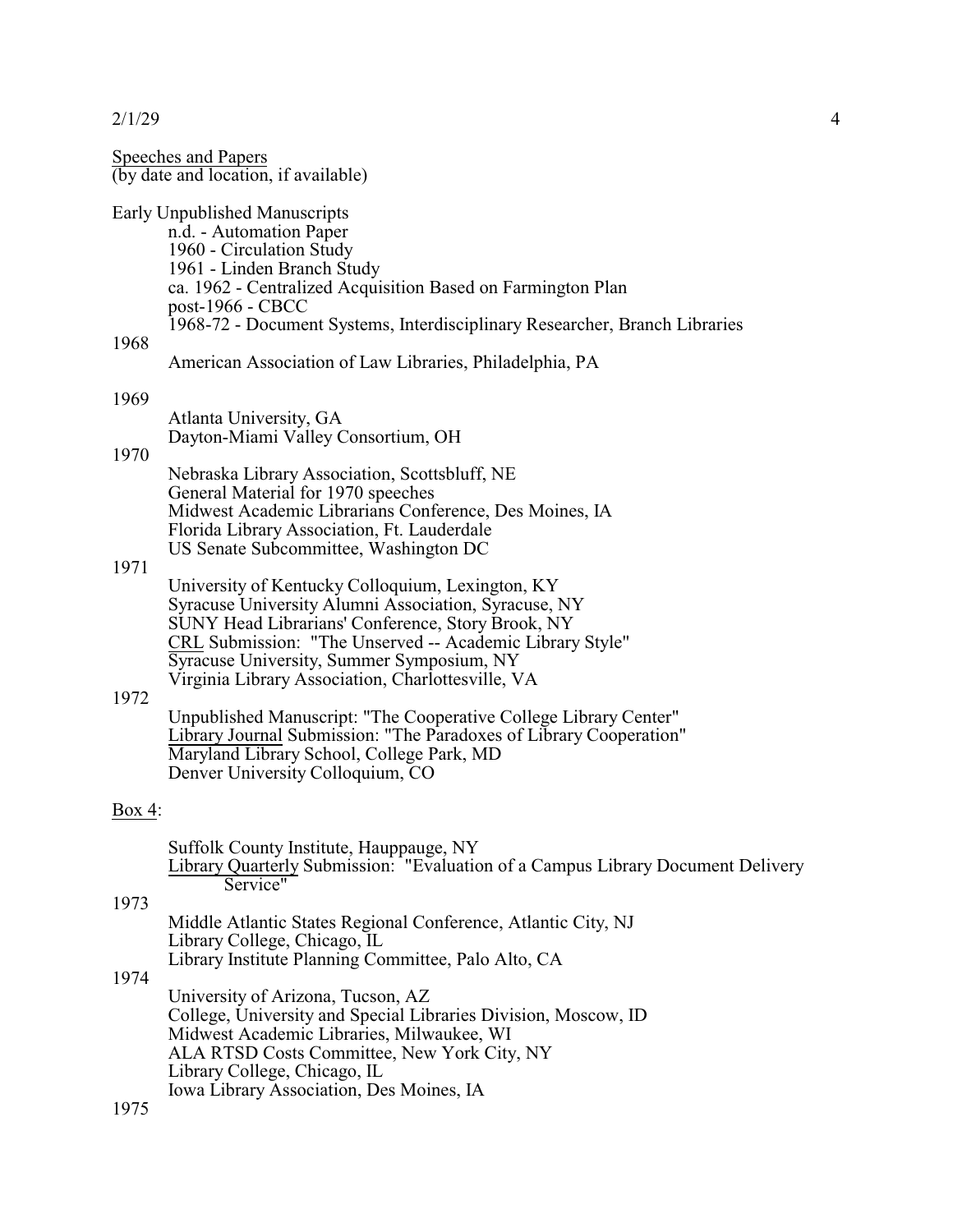Speech: "Greetings to the Friends of Bancroft," Berkeley, CA Catholic Library World Submission: "Library Cooperation" Alumni Council, Berkeley, CA MILK, Chicago, IL Associated Colleges of the Midwest, Chicago, IL Nevada Library Association, Reno, NV ALA Council Issue, Midwinter, 1975

1976

General Speeches Microform Conference, Atlanta, GA (2 folders) Speech: "Is Librarianship One of the Endangered Professions?" Publication: "Managing Under Austerity" National Librarians Association, Detroit, MI ALA-RASD ASIS, Fall, 1976

#### 1977

Notes and Clippings for Unidentified Manuscript Response to Harkin's Paper CRL Submission: "Document Delivery Systems to Serve Academic Libraries" (2 folders) ARL, May, 1977 LED Program, Detroit, MI Orne Festschrift Submission: "Librarianship's Uncertain Future" CRL Submission: "Impact of Networking on the Management of Libraries"

#### 1978

Rutgers: "Resource Sharing," ca. 1978 Berkeley State of the Library Address, Berkeley, CA SLA Dinner Meeting, San Francisco, CA Librarians Association, UC-Davis, Davis, CA ARL, Nashville, TN Friends of the Bancroft Library, Berkeley, CA Librarians Association, UC-Berkeley, Berkeley, CA Manuscript: "Networks and Resource Sharing" Manuscript: "Closing the Card Catalog"

#### 1983

Speech: "A National Information Policy" ca. 1983: "Library Acquisitions Project"

## 1979-86

Speeches

1986-88 Speeches

#### 1988

University of Illinois, Urbana, IL Charleston Conference

#### 1989

University of Colorado ACRL, Cincinnati, OH Louisiana State University Library, Baton Rouge, LA Oklahoma Library Association, Tulsa, Oklahoma Florida Library Association, Jacksonville, FL Network Management Institute, Rosary College, River Forest, IL Society for Scholarly Publishing, Washington, DC Graduate Luncheon, SILS, University of Michigan, Ann Arbor, MI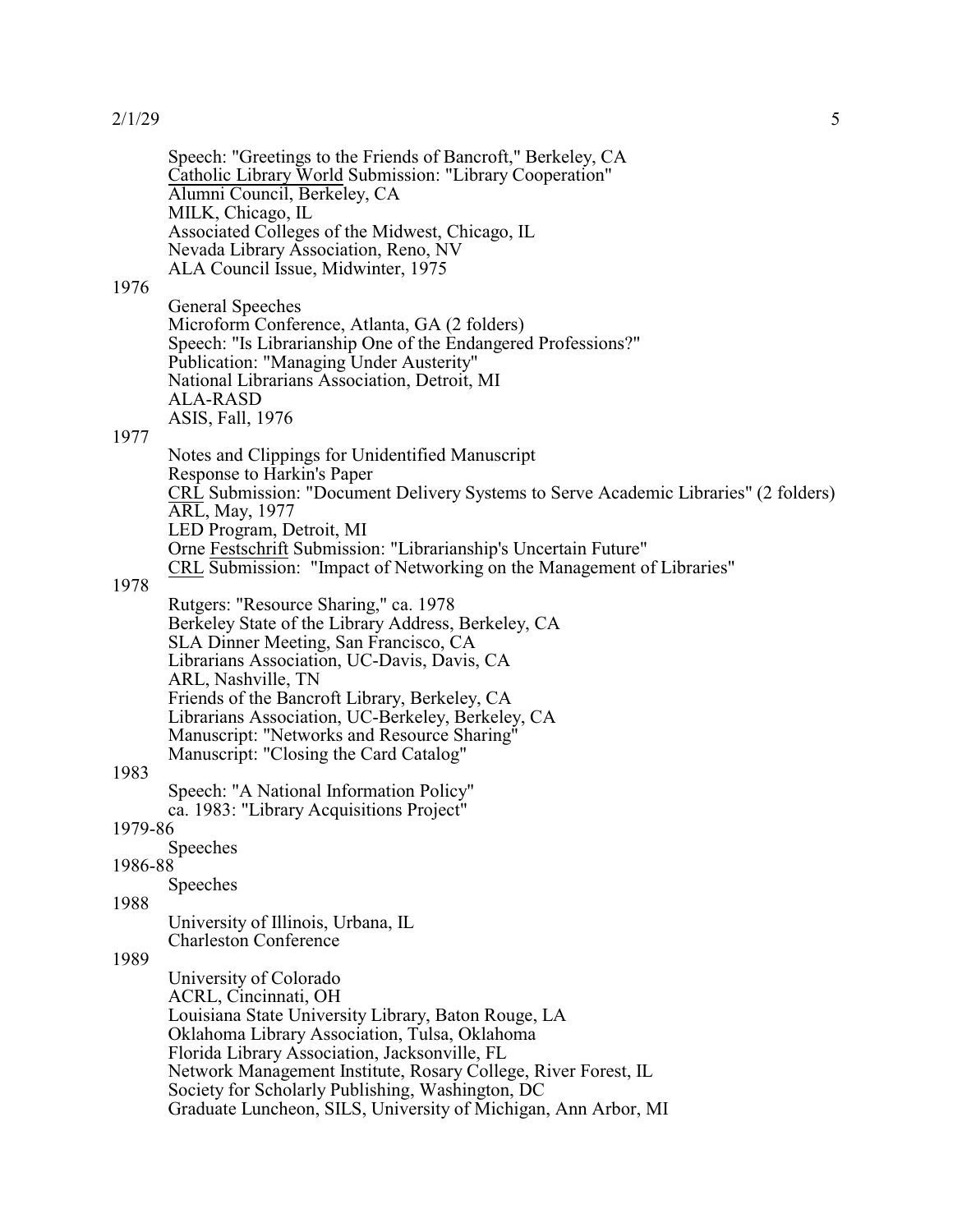Leadership Conference NELA Speech Iowa Library Association EDUCOM Wichita Presentation AASL, Salt Lake City, UT Higher Education Act, Testimony at Senate Hearings

1989-90

#### Speeches: drafts and transcripts

1990

Rotary Club, Ann Arbor, MI University of Pittsburgh Texas Library Association WOLF System Youth Librarians, Southfield, MI WHCLIS Regional Meetings: Grand Rapids, Novi, Marquette, Gaylord, MI San Diego State University Michigan Literacy Conference University of Southern Mississippi ALA: Presidential Inaugural Address (2 folders), Chicago, IL IFLA Conference, Stockholm, Sweden Hawaii Library Association Western New York Library Resources Council

#### Box 5:

Louisiana State University, Beta Zeta Chapter Michigan Library Association Annual Awards Banquet New Jersey Library Association Kent State University Minnesota Library Association Modern Languages Association, Chicago, IL

### 1991

ALA Midwinter Conference, Remarks President's Program Legislation Update Council/Executive Board NREN Vision Statement - Long Version NREN Vision Statement - Short Version University of Montana FLICC Forum on NREN ALA Press Conference Sacramento State Building Dedication, CA Minnesota Conference on Acquisitions Legislation Day/Reauthorization of HEA, Washington, DC Friends of the Library, Ann Arbor, MI Indiana Library Association Massachusetts Library Association, Springfield, MA International Reading Association, Las Vegas, NV Simmons College ANPA Foundation Conference Friends of the Library, Grosse Pointe Farms, MI COLT Annual Conference Banquet, Decatur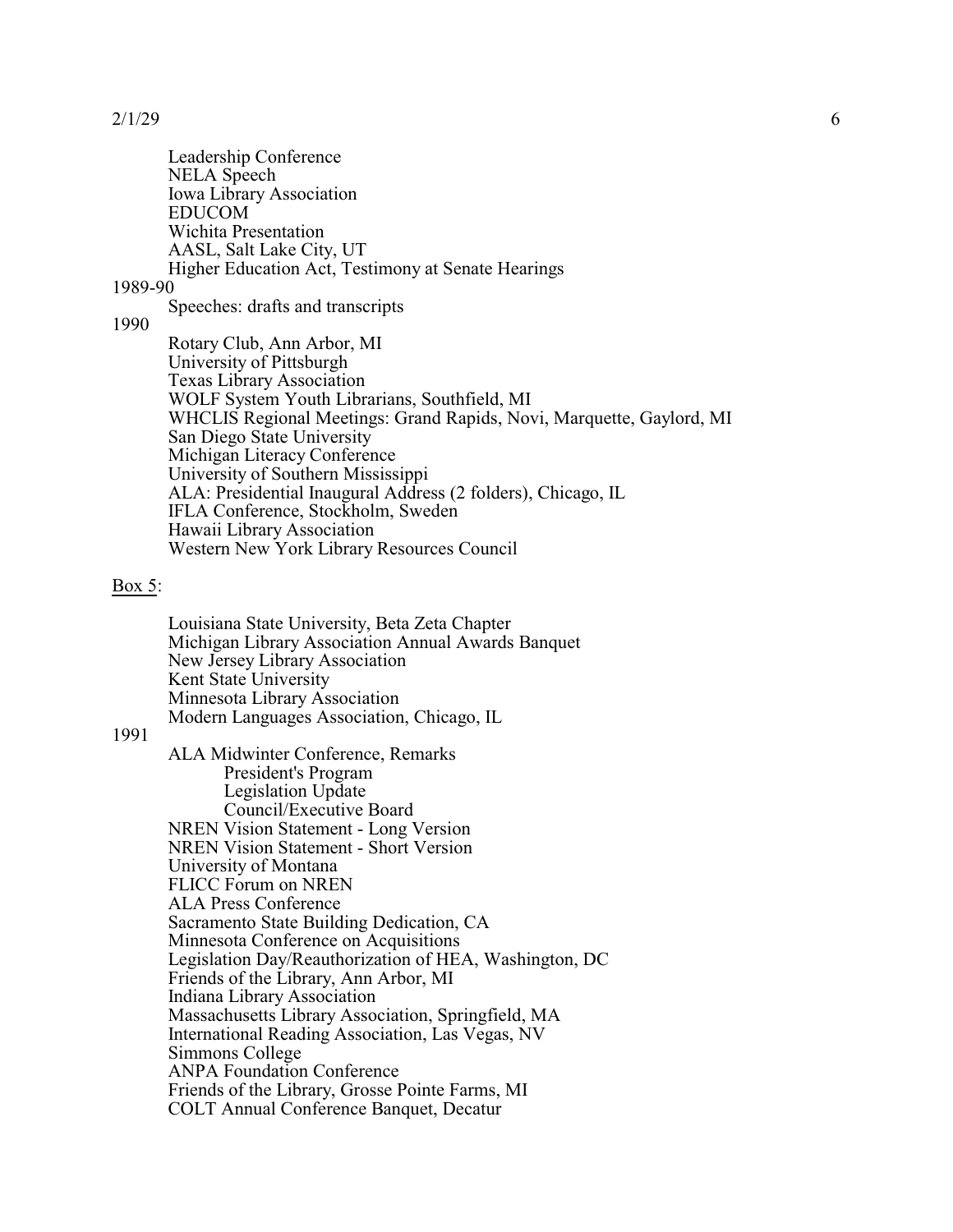ALA Annual, Keynote Address, Atlanta, GA Rally Speech Membership Presentation Council Presentation South Carolina Library Association, Greenville, SC Academic Library Association of Ohio, Columbus, OH

## IFLA

Brochures, 1977, 1982-84 **Conferences** Leipzig, GDR, 1981 Montreal (2 folders) 1982 Post Conference Seminar (2 folders) 1982 Munich (3 folders) 1983 Nairobi, Kenya, 1984 Chicago, 1985 Post Conference Seminar (2 folders) 1985 Brighton, England, 1987 Coordinating Board, 1979-87

#### Box 6:

Division of Education and Research, 1979-87 General Correspondence, Memoranda, and Newsletters, 1978-87 International Lending, 1978-79 Names and Addresses Personal, 1979-85 Round Table of Editors Old, 1978-87 1981-1986 (6 folders) General, 1980-82 Standing Committee, 1982-88 University Libraries and Other General Research Libraries, 1981-82

#### University of Colorado

Correspondence **General** 1966 1967 (3 folders): A-H, H-K, K-Z Personal, June 1967-June 1969

### Box 7:

General 1968 (5 folders): A-C, C-G, H-O, P-S, S-Z 1969 (9 folders): by month, April-December Miscellaneous, July 1969-August 1970 Personal, July 1969-August 1970 Miscellaneous (2 folders) January, February, 1970 General (10 folders) January-November, 1970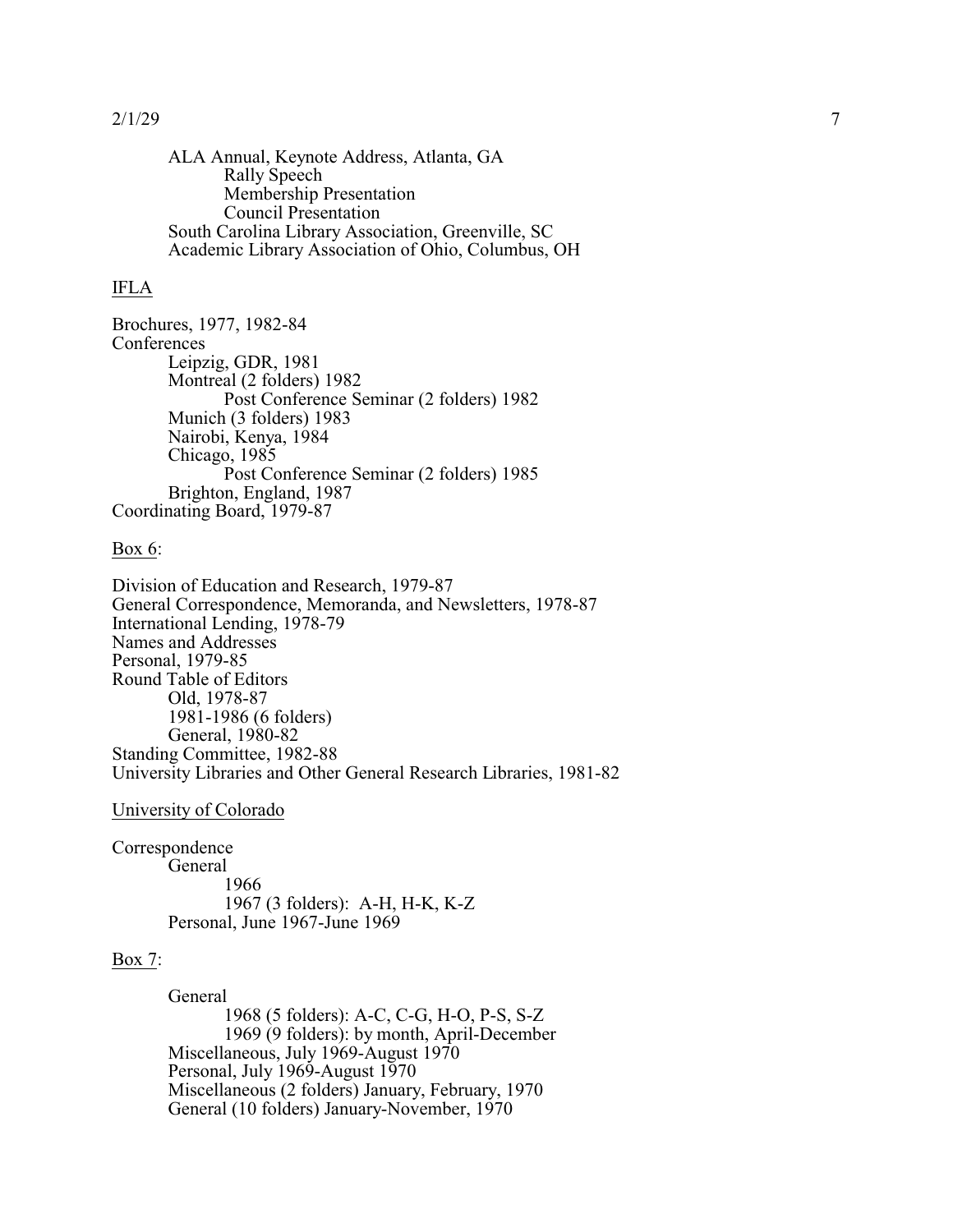Personal, September-December, 1970 Memorandums, January-August, 1970 Subject Files ALA-ACLO, 1969 Library Planning, 1968-70 Library Standards, 1968-70 Library Systems Analysis & Design Institute, Denver, 1970 Proposal Writing, CALPAC, 1965-66 Serials Study, 1967

#### Syracuse University

General Correspondence 1970, December 1971 (10 folders) January-December 1972 (6 folders) January-June Subject File Personal, 1970-71 Proposals and Letters of Intent, 1970-71

#### Box 8:

University of California at Berkeley

Subject Files Courses, Santa Cruz, 1973 Teaching, Wyoming State Library, 1967 Teaching Special Libraries Association, 1970 Central Colorado Public Systems Workshop, 1968 Summer School, Madison (University of Wisconsin), 1967 Notes File, 1977-78 Institute of Library Research, Advisory Committee, 1975 California Library Association, 1975 California's Title II-C Proposal, 1978 China Trip, 1977-78 Foundation Library Committee, 1977-78 Future of the Catalogs, 1978 Institute, University of Denver, 1976 Jossey-Bass Publishers, 1977-78 LARC (Association for Library Automation Research Communications), 1975 ARL (Association of Research Libraries), Task Force on National Library Network Development (2 folders), 1976-78 Network Advisory Committee, 1977-78 PROLLAP (Professional Library Literature Acquisition Program), 1971-72 Recommendations (3 folders), 1975-78 Roxburghe Club, 1975-77 Scarecrow Press, 1975-77 Travel (2 folders), 1974-78 Armenian Exhibit, 1978 Photographs, 1973 Annual Financial Report, General Library, 1976-77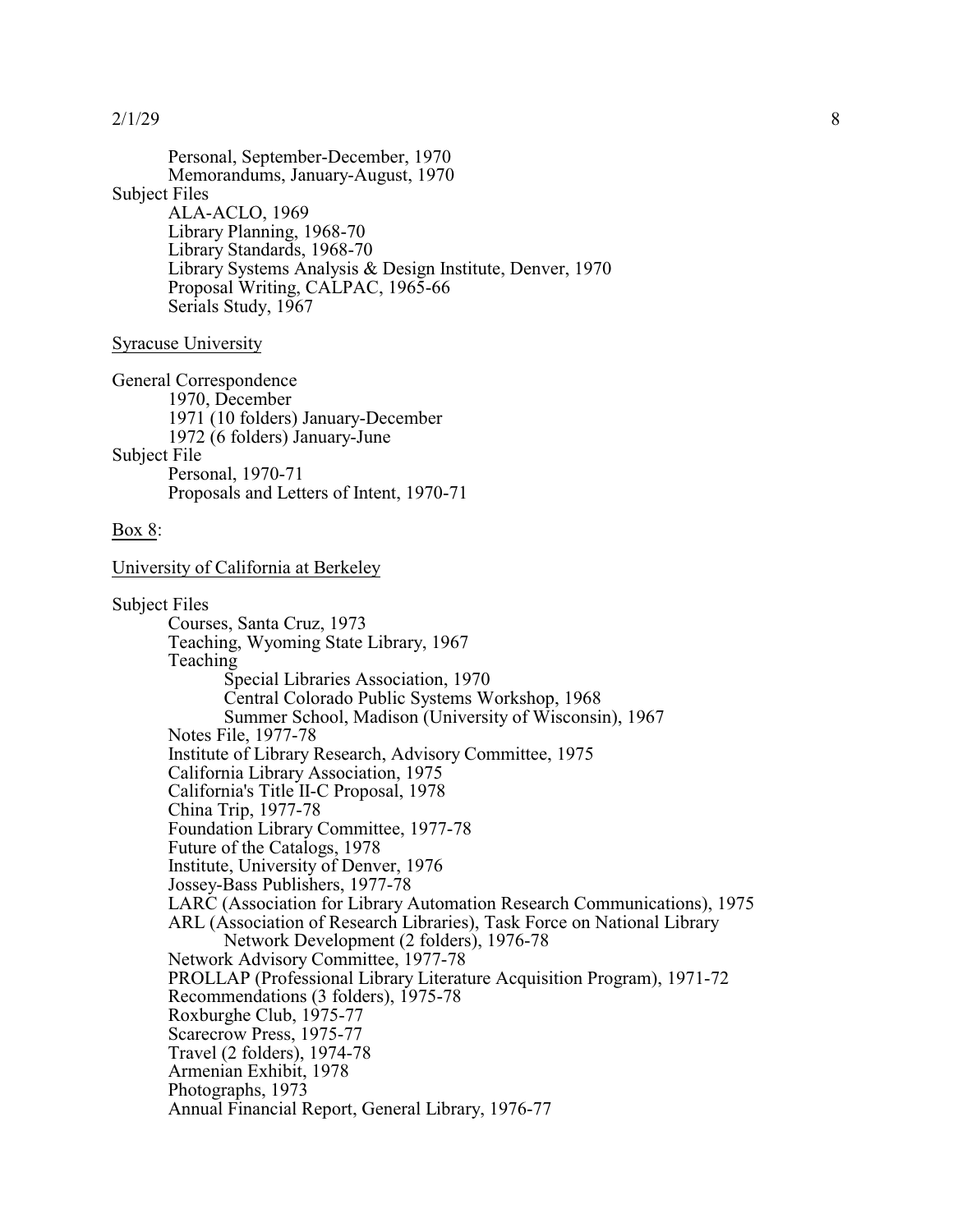#### Box 9:

American Library Association General (3 folders), 1973-78 Budget Assembly, 1971 Divisional Journal, 1971-72 Editorial Committee, 1971-73 Executive Director, Robert Wedgeworth, 1973-74 Executive Board (4 folders), 1971-76 Headquarters Visitation Committee (2 folders), 1973-75 ISAD (Information Science and Automation Division), 1969-70 Journals, 1975 JOLA (Journal of Library Automation), 1968-71 Library Administration Division, 1971 LTP (Library Technology Program) Subcommittee on Forms Standardization,1968-71 Midwinter Schedule, 1976 New Directions, 1970-71 News, 1975 Nominating Committee, 1970 Committee on Organization, 1978 Planning Committee (2 folders), 1971-73 Publishing Board, 1972-75 Joint Meeting Docket, Spring Meeting, 1974 Rights and Permission, 1971-74 Steering Committee, 1973 Subscriptions and Records, 1973 Warncke, Ruth, 1972 Association of College and Research Libraries Beverly Lynch, 1972-75 Federation/Organization, 1971-75 Publications Committee, 1970-74 Association of Research Libraries General Correspondence, 1974-75 Office of Management Studies Committee, 1975 Task Force on NEH Research Tools, 1975 Toronto, 1974

#### Box 10:

Correspondence July 1972 - February 1975 (18 books)

#### Box 11:

March 1975 - July 1978 (15 books, 1 folder) IFLA Personal, 1974-75 Grenoble Meeting, 1972-73 Personal (6 folders), 1972-78 General (6 folders), 1972-75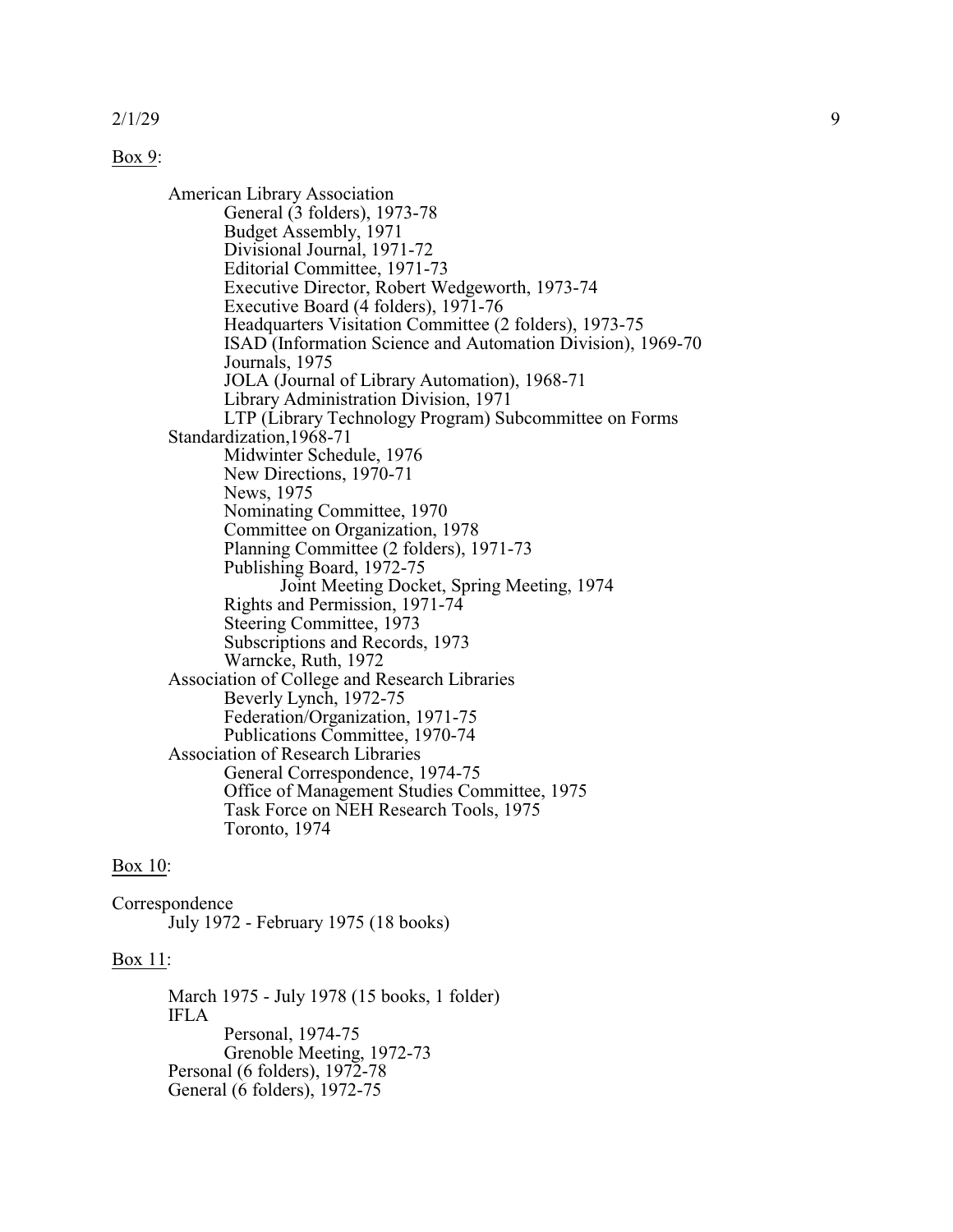#### Box 12:

Ohio State University Visit, 1972 General (3 folders), 1972 Global Van Moving Company, 1972

#### University of Michigan

### Subject File

Differential Pricing, 1984-90 ALA Publishing, 1970-74 University Microfilms, 1978-79 CPC Subcommittee, 1987 Remote Information Manager (2 folders), 1984-85 Research Libraries Group International, Conference (2 folders), 1983-85 Rutgers University (2 folders), 1980-81, 1984-85 South Africa University, 1980-81 Stanford University (2 folders), 1979-82 Tulane University, 1979-80 Michigan University, Subcommittee on Micro-Computer Policy, 1983-84 Vice President for Academic Affairs (5 folders), 1978-83 Pennsylvania State University, 1979-80 Professional Meetings (2 folders), 1979-83 Puerto Rico University, 1981-82 Questionnaires, 1978-81 Nation-At-Risk (2 folders), 1983-84 National Commission on Libraries and Information Science (NCLIS) (2 folders), 1978-81 National Periodicals Center (2 folders), 1978-80 National Serials Data Program, 1967-68 National University, San Diego, 1980-81 Network Advisory Committee (2 folders), 1978-81 New York Public Library, 1979-80 Northwestern University, 1980-81 North Carolina University (2 folders), 1980-82

#### Box 13:

Library Science Search Committee for Dean, 1983 Ellsworth (Ralph) Festschrift, 1980-81 Foundation Library Committee (4 folders), 1979-83 Gull/Heumann Affair, 1986 Human Resource Development Associates (HRDA), 1978-81 Colloquium: "Information Agenda for the 1980's", 1979-80 China Trip, 1978-79 Italy Trip, 1985-86 Johns Hopkins University, 1979-80 Journal of Academic Librarianship, 1979-81 Colorado University, 1978-79 Council on Library Resources (2 folders), 1978-81 Council on Library Resources, Academic Library Management Intern Program (2 folders), 1978-81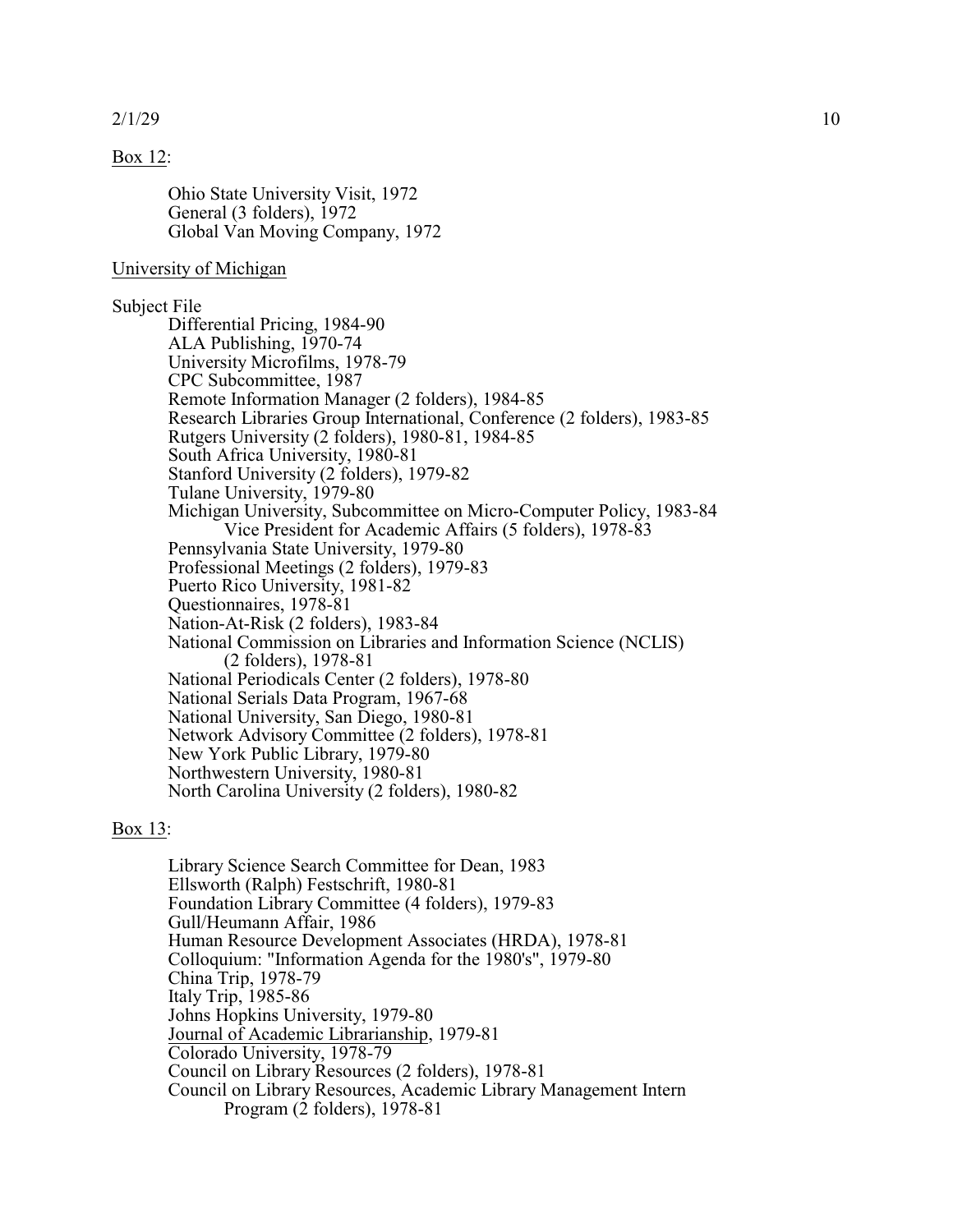ALA/SCOLE Library Education Research Task Force (2 folders), 1983-85 ALA Book Fellows Program, 1987 Association of Academic Health Sciences Library Directors (AAHSLD)/ MLA Task Force, 1983-84 Chicago University, 1979-81 California University, Irvine, 1981-82 California University, Riverside, 1978-79 Rutgers University, 1985-88 Yale University, 1984 University of Michigan Task Force on Center for Research Libraries, 1986 Association of Research Libraries "Consensus", 1987 Statistics Committee, 1984-85 Task Force on National Library Network Development (2 folders), 1979-81 ALA Petitions

#### Correspondence

General (3 folders), 1979-87 University Library (2 folders), 1983-86 University, 1981-87 Daily, University, July-October, 1986

#### Box 14:

Daily, University (6 folders) November 1986 - May 1988 External (12 folders), July 1986 - February 1990 February-May, 1990 Personal (2 folders), 1979-81

## Consultations

General Correspondence, 1967, 1974-75 Japan Trip, 1975 Baldwinsville, New York, 1971 R.R. Bowker Co., 1971 Brooklyn College, 1970 Buffalo, New York, 1972 CALBPC (Colorado Academic Libraries Book Processing Center), 1971 Cooperative College Library Center, Atlanta, GA, 1972 CICI Network, 1970 F.E. Compton Company, 1973 Eastern Washington State College, 1969 ERIC Clearinghouse for Library and Information Science, 1973 University of Georgia, 1968 Hofstra University, 1971 Illinois State University, 1971 Information Dynamics Corporation, 1974 Institute of Library Research, 1967 Joint University Libraries, Nashville, Tennessee, 1969 Little Rock (University of Arkansas), 1974 Makely's Incorporated, 1969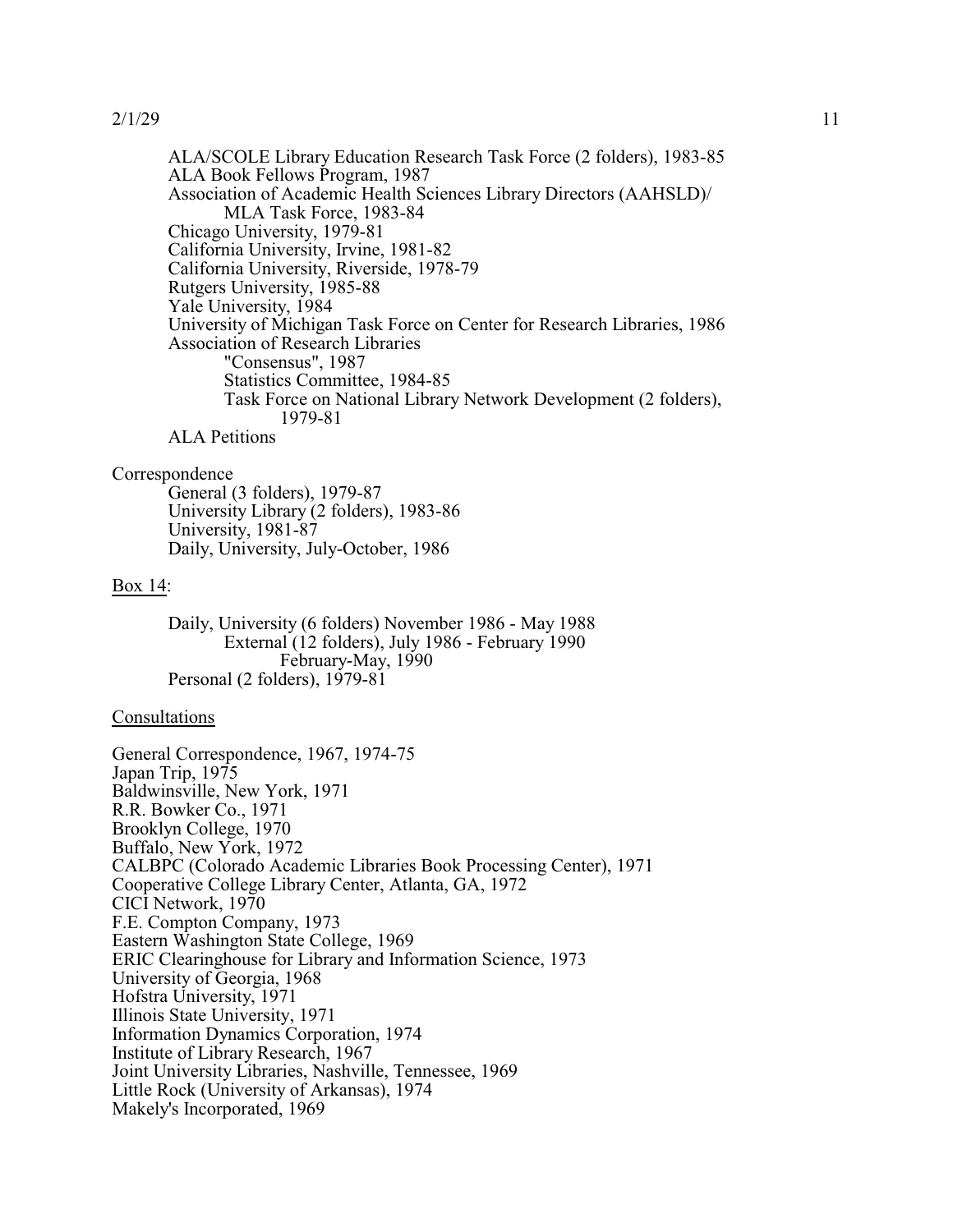National Library of Medicine, Biomedical Library Review Committee (2 folders), 1972-75 New York State Library, 1970 National Science Foundation Project (2 folders), 1972 Oberlin College, 1967 Ohio College Library Center (OCLC), 1971 Onondaga Library System, 1971

### Box 16:

Peat, Marwick, Mitchell & Co., 1974 Purdue University, 1968 St. Mary of the Plains College, 1968 Santa Cruz Workshop, 1974-75 Southwest Texas Medical School, 1969 Technical Library Service, 1971 UCLA, 1971 UNESCO, 1974 South Africa University, 1981-85 Louisiana State University, 1978-84 University of Iowa, 1985-86 University of Illinois at Chicago Circle (UICC), 1975 University of Southern California, 1972 West Georgia College, 1965 Western Ontario, 1971 WICHE (Western Interstate Commission for Higher Education), 1973 Washburn University, 1975 University of Petroleum and Minerals, Dahran, Saudi Arabia 1980-86 (5 folders) Minutes and Reports, 1982-83 Memoranda, 1982-83 Orientation, 1982 Periodicals, 1983 Notes, 1982-83 Personnel, 1982-83 Planning, 1982-83 Recreation Library, 1982-83 Satellite Collections 1982-85 (4 folders) Vanderbilt University, 1982-83 Wales, College of Librarianship, 1980-82 Warner-Lambert Company, 1980-81 Wayne State University, 1978-80 Western Michigan University, 1978-79 Wisconsin, Council on Library Resources Proposal, 1984-85 Wisconsin State Historical Society (2 folders), 1983-85 Wisconsin University, 1978-79 Wye Plantation Forum, 1984-85 National University, San Diego, 1980-81 Appointment Books, 1983-91

Box 17: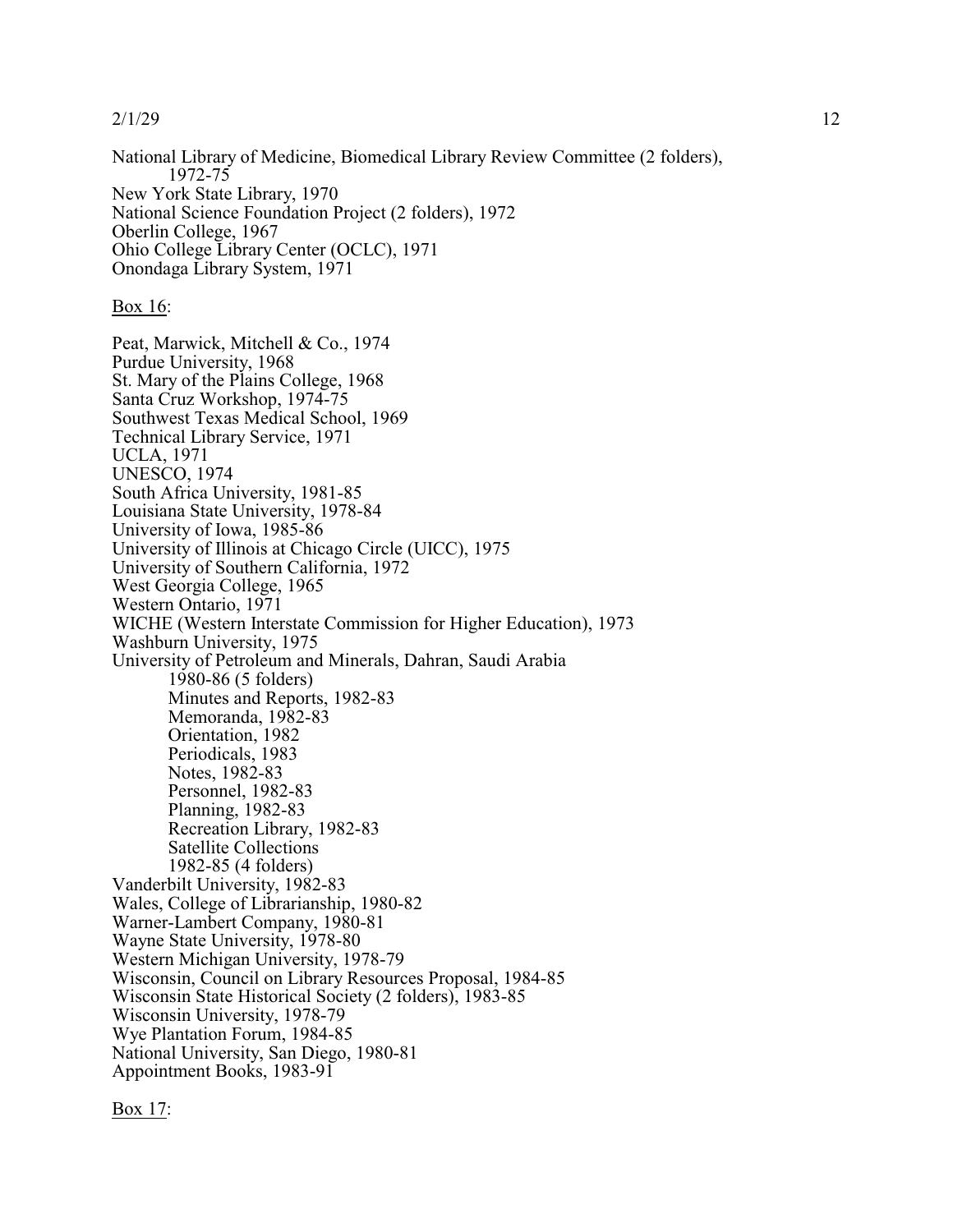Subject File, 1975-94 ALA President's Publicity Packet, 1989-90 Atkinson Festschrift (correspondence with Pat Stenstrom), 1990-94 Awards, Honors, and Recognitions, 1983-93 Bicycles on Campus, 1991-93 Biography, 1984-88 Chronicle of Higher Education, 1989-93 CONFER (with "I-Think"), 1988 See also Grant Proposals section, Box 18 Correspondence A, 1987-94 B (2 folders), 1989-93 Borgman, Christine UCLA, 1989 C, 1989-93 Includes signed letter from Governor Bill Clinton of Arkansas (1989). D, 1988-94 Daub, AL, 1989, 1991-92 E, 1987-93 Ekman, Richard - Mellon Foundation, 1992-93 F, 1990-93 Frost/Stebbins, 1993 G, 1988-93 Graham, Gordon, 1991-93 H, 1988-93 Hughes, Carol, 1993 I, 1993 J, 1989-93 K, 1989-92 L, 1989-93 Lamont, Bridget, 1989-90 Line, Maurice, 1991-93 Lowry, Charles, 1989-93 M, 1988-93 Molyneux, Robert, 1988-89 Moon, Eric and Ilsa - ALISE, 1989-93 Myers, Jane, 1991 N, 1990-92 O, 1989-93 P-Q, 1989-93 R, 1987-93 S, 1988-94 Simon, Elizabeth/FID Workshop, 1992-93 T, 1989-93 Tates, 1988-90 Taub, Jack - Information Utility, 1989 U - V, 1988-93 Von Wahlde, Barbara, 1988-93

#### Box 18:

W, 1988-93 Woodsworth, Anne, 1990-92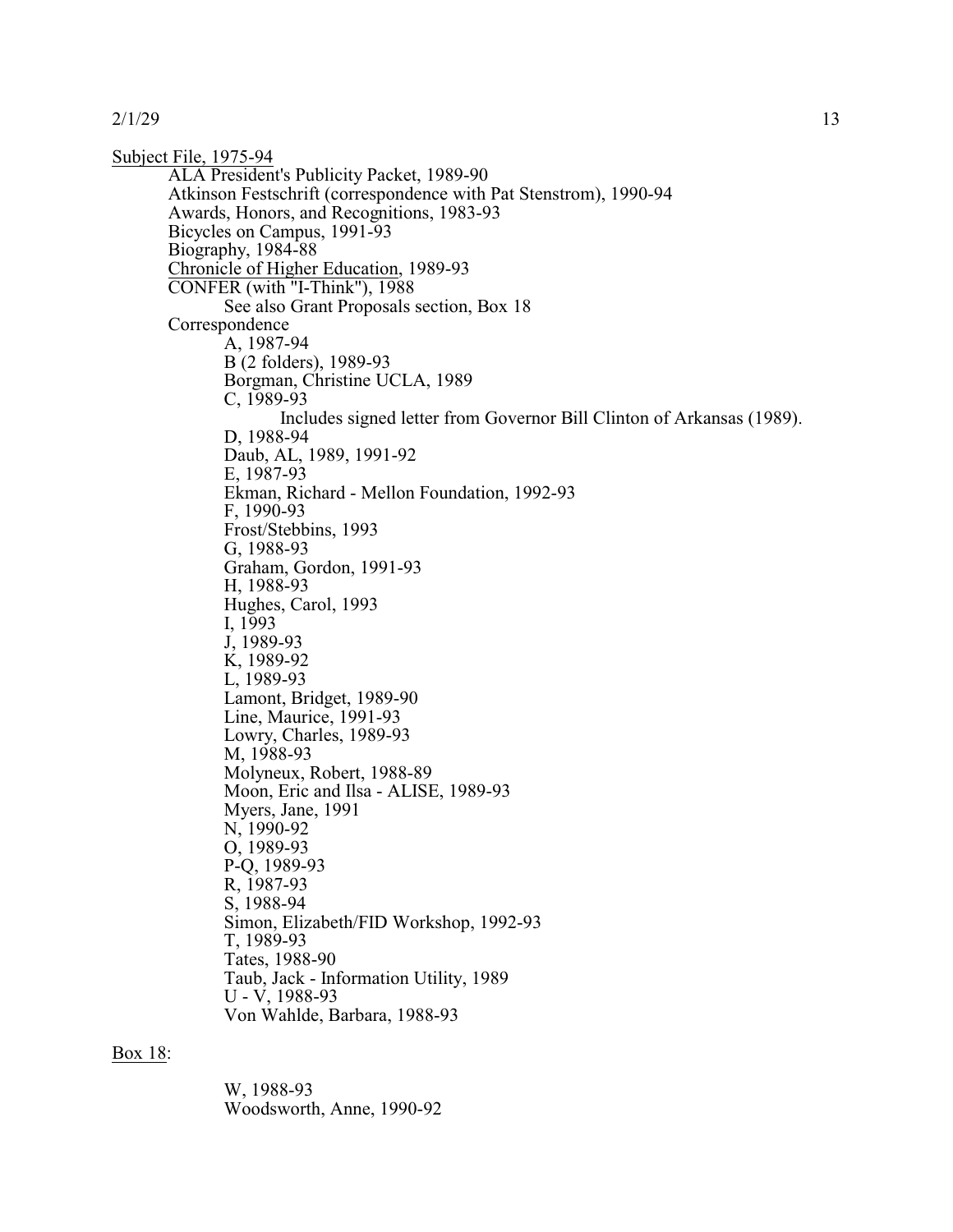X-Y-Z, 1990-93 Miscellaneous Correspondence, 1989-93 Crismond, Linda, Resignation as ALA Executive Director, 1991-92 Executive Director Evaluation and Goals 1990 (2 folders), 1990-91 Executive Director Evaluation and Goals 1991, 1990-92 Executive Director Evaluation, 1992 Grant Proposals CNRI, 1992 Proposal - CNRI for "I-Think," 1992-92 I-Think Executive Summary, 1992 "I-Think" Related Materials - U-M's Institute for the Humanities, 1991-92 Includes commemorative 33 1/3 rpm soundsheet recording at John Blow's Venus and Adonis by the Early English Opera Society at the University of Michigan, April 1992. Kellogg Foundation, 1993 Kellogg Foundation Proposals (Drafts), 1993-94 Markle Foundation, 1992-93 NSF, 1990-93 Resource Sharing Grant Proposals, 1990-91 Job Searches (Richard Dougherty), 1986-91, 1994 M-Link, University of Michigan, 1988-92 Notes, Drafts, and Correspondence, University of Michigan Library, 1976-85 NREN II, 1990-91 RLG Workshops RLG Workshops with University Provosts and Library Directors, 1990-91 "Preferred Library Futures: Charting the Paths," June 10, 1992, Documents, Notes and Drafts (2 folders), 1992-93 "Preferred Library Futures: Charting the Paths," RLG Workshop Report, drafts (2 folders), 1992-93 "The Research Library: Preferred Futures," April 1991, Notes, Drafts, and Summaries of Participants' Questionnaires, 1990-91 Box 19: SILS Faculty Meetings, 1988-90 SILS General Correspondence, 1988-90 Society for Scholarly Publishing, 1991 UCLA Dean Search, 1988 Writings (Includes speeches and papers, arranged chronologically by date) 1975 "Library Cooperation: A Case of Hanging Together or Hanging Separately" Catholic Library World, March 1975 1978 "The Impact of Networking on Library Management," C&RL, January 1978 1979 "Research Libraries and a National Information Policy," C&RL, January 1979, Drafts and Correspondence, 1978-79

"The Promise and Reality of Automated Library Acquisitions Systems," Papers and Correspondence, 1976-79

"Getting a Larger Slice of the Budget Pie for Library Instruction," June 1979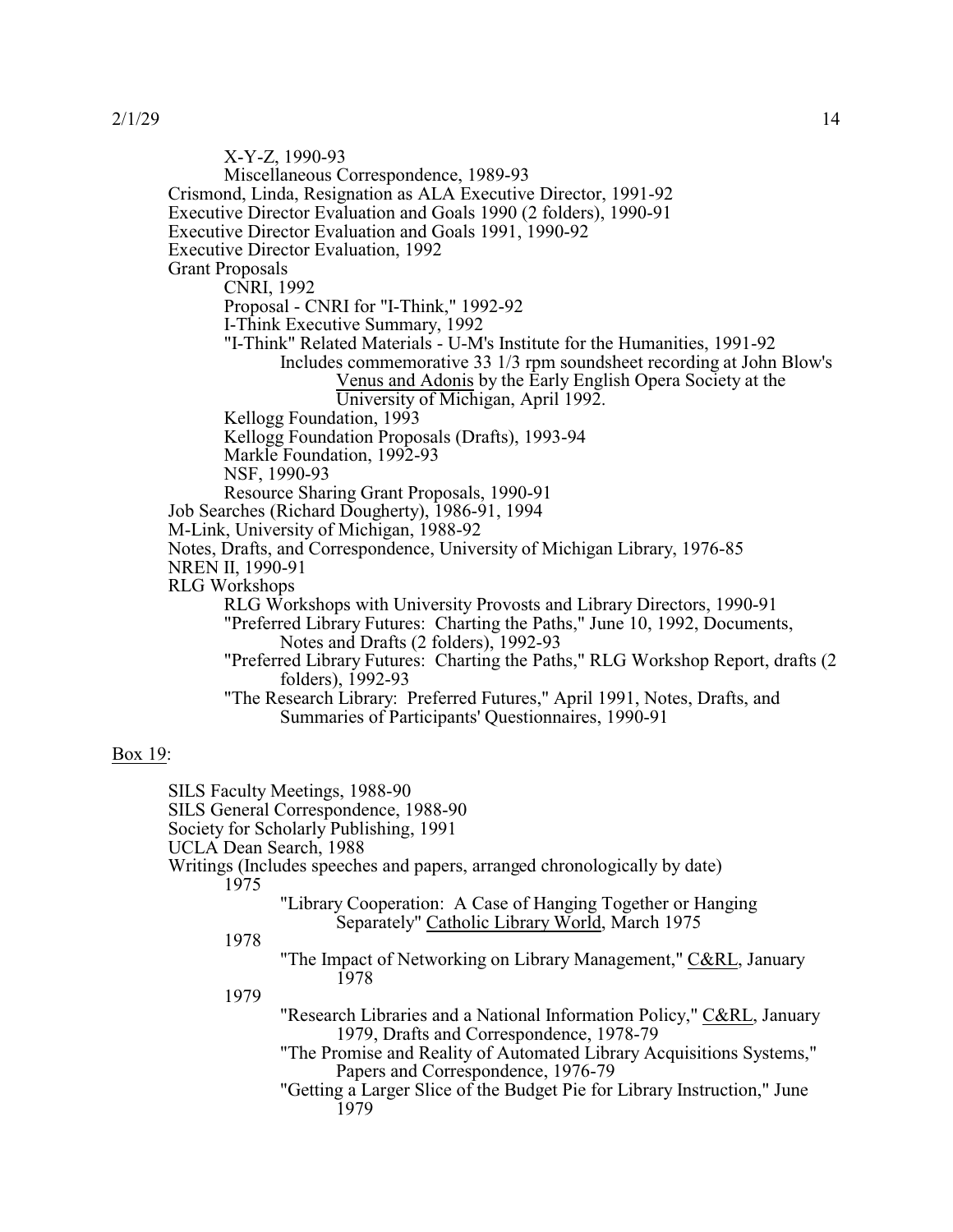|         | "The New Copyright Law and American Libraries," Papers and<br>Correspondence, June 1979                                                     |
|---------|---------------------------------------------------------------------------------------------------------------------------------------------|
| 1980    | "The ISO Standards for Periodicals and Their Application," August 1979                                                                      |
|         | "The Role of Management Consultants in the 1980s," Library Trends,<br>Winter $1980$                                                         |
| 1981    | Irvine Paper, Draft, 1981                                                                                                                   |
| 1982    | "The State of Professional Professional Publishing in Non-Industrial                                                                        |
|         | Nations," paper, 1982<br>Scientific Management of Library Operations (with Fred Heinritz), Preface                                          |
|         | to 2nd edition, 1982<br>"Network Services Designed to Serve Research Libraries: The Current                                                 |
| 1983    | State of Development," IFLA paper, Aug. 1982                                                                                                |
|         | "Research Libraries in the Electronic Age: A Rationale for Unified<br>Planning," (Unpublished), 1983, 1987                                  |
|         | Excellence in Library Education: An Elusive Quality," speech at AALS<br>San Antonio Meeting, Jan. 1983                                      |
|         | "Professional Socialization and Development: Proposal for Research<br>Library Residency Programs," paper, March 1983                        |
|         | "Research Library Residencies: A New Model for Professional<br>Development," Library Journal, July 1983                                     |
|         | "Libraries and the Use of Scholarly Information: A Prospectus for a New<br>Program," paper, July 1983                                       |
|         | "Research Libraries in the Electronic Age: A Case for Unified<br>Planning,"paper and correspondence, 1983                                   |
| 1984    | "Stemming the Tide' of Mediocrity: The Academic Library Response," in                                                                       |
|         | Libraries and the Learning Society: A Nation at Risk, 1984                                                                                  |
|         | "Research Libraries in an International Setting: Requirements for                                                                           |
|         | Expanded Resource Sharing," College and Research Libraries,<br>Sept. 1985,                                                                  |
| 1984-85 |                                                                                                                                             |
|         | "The Contemporary View of the American University Research Library,"                                                                        |
| 1985    | paper and correspondence, 1984-85                                                                                                           |
|         | "What Will Survive?" (with W. Lougee), Library Journal, Feb. 1, 1985                                                                        |
|         | "Resource Sharing Among Research Libraries: How It Ought To Work,"                                                                          |
| 1986    | College and Research Libraries, September 1985                                                                                              |
|         | "The Access Paradox," in Research Libraries: The Past 25 Years, the Next<br>25 Years, 1986                                                  |
|         | "The Underlying Rationale" (U Mich. library residency program), Library<br>Journal, February 15, 1986                                       |
| 1987    | "An Overview of Networking in the U.S.," paper, April 1986                                                                                  |
|         | "Bonding Shared Development with Shared Resources," with Brenda<br>Johnson, RASD Meetings San Francisco, Drafts and<br>Correspondence, 1987 |
|         | "Measuring Quality," AALL Conference Paper and Notes (2 folders), 1987                                                                      |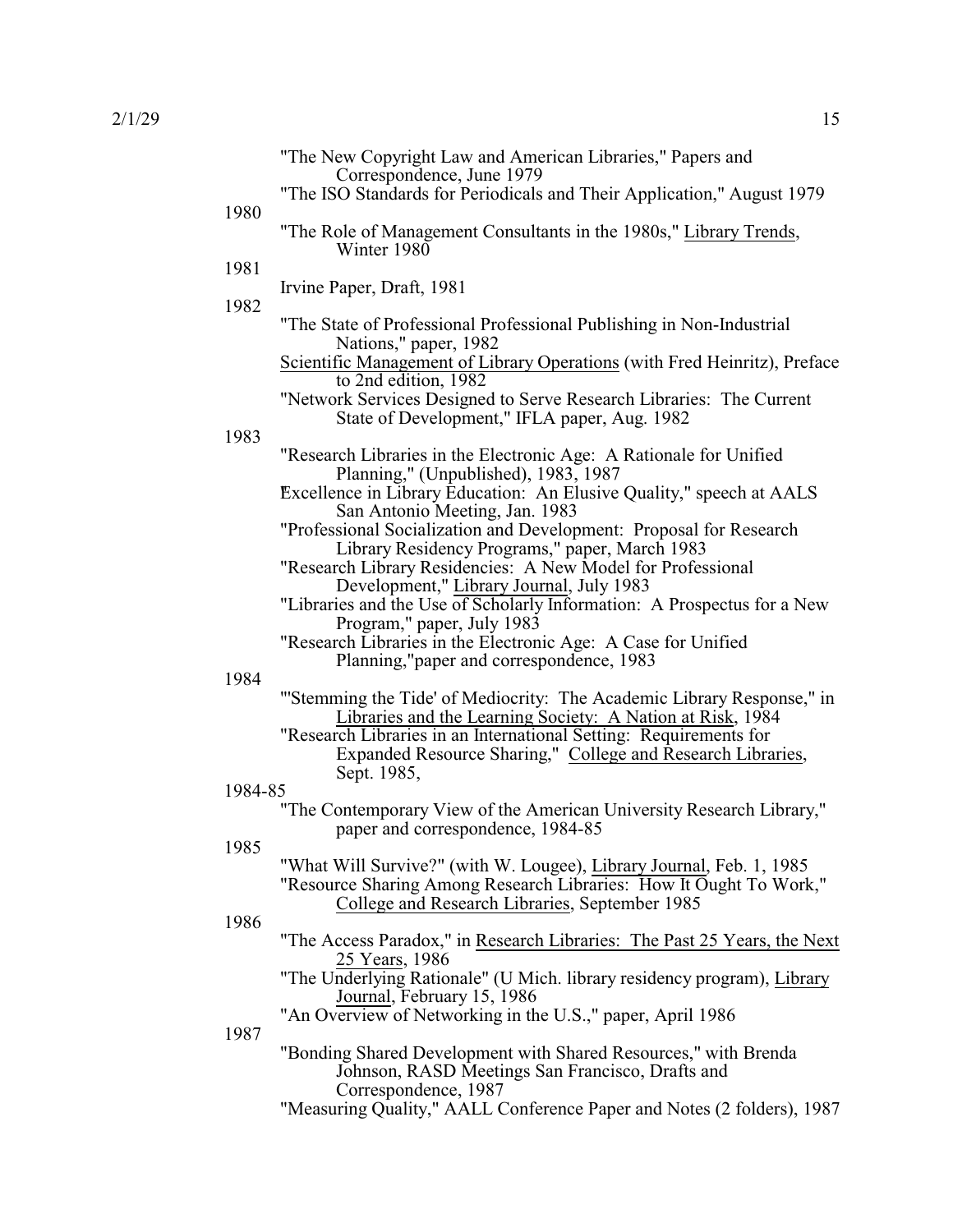|      | Contributions to Libraries in the '90s: What the Leaders Expect, Drafts<br>and Correspondence, 1987-88                                                                                         |
|------|------------------------------------------------------------------------------------------------------------------------------------------------------------------------------------------------|
|      | "Scholarly Publishers Who Charge Outrageous Prices for Journals May<br>Get Some Unexpected Competition," Chronicle of Higher                                                                   |
|      | Education, June 3, 1987<br>"Libraries and Computing Centers: A Blueprint for Collaboration,"                                                                                                   |
| 1988 | College and Research Libraries, July 1987                                                                                                                                                      |
|      | "Are Libraries Hostage to Rising Serials Costs?" The Bottom Line, 1988,<br>Drafts and Correspondence, 1988-90                                                                                  |
|      | "Missing the Target, Hitting the Bullseye," 1988<br>"Paying the Piper: ARL Libraries Respond to Skyrocketing Journal<br>Subscription Prices," Journal of Academic Librarianship, March<br>1988 |
|      | "Periodical Price Escalation: A Library Response," with Brenda L.<br>Johnson, Library Journal, May 15, 1988, Drafts and<br>Correspondence, 1987-88                                             |
|      | "A Conceptual Framework for Organizing Resource Sharing and Shared<br>Collection Development Programs," Journal of Academic<br>Librarianship, Nov. 1988                                        |
| 1989 |                                                                                                                                                                                                |
|      | Afterward to The Architecture Library of the Future, 1989, Drafts and<br>Correspondence, 1988-89                                                                                               |
|      | "Recruiting and Developing Human Resources to Manage in a<br>Technological Environment," Library Hi Tech, 1989, Drafts and<br>Correspondence, 1988-89                                          |
|      | "The Russian Peasant and the Bird: A Moral Keynote" in Library<br>Acquisitions: Practice and Theory, Drafts and Correspondence,<br>1989                                                        |
|      | "Turning the Serials Crisis to Our Advantage: An Opportunity for<br>Leadership," Library Administration and Management, Jan. 1989,                                                             |
|      | Drafts and Correspondence, 1988-89<br>"Building Bridges," Catholic Library World, Mar./Apr. 1989, Drafts and<br>Correspondence, 1988-89                                                        |
|      | Review of Euster, The Academic Library Director, Library Quarterly, Apr.<br>1989, 1988-89                                                                                                      |
|      | "To Meet the Crisis in Journal Costs, Universities Must Reassert Their<br>Role in Scholarly Publishing," Chronicle of Higher Education,<br>April 12, 1989                                      |
|      | "Leadership: An Imperative We Must Not Ignore," College and Research<br>Libraries, May 1989                                                                                                    |
|      | "Research Library Network: Leveraging the Benefits," Academe, July 1,<br>Aug. 1989, Drafts and Correspondence, 1989                                                                            |
|      | "Restoring Balance in the Academic Awards System," Commentary on<br>serials prices for "The Balance Point" column in Serials Review,<br>Fall 1989                                              |
|      | Forward to Collection Management: Current Issues, Sarah Showmaker,<br>ed., 1989 (Festschrift for Mona East), Draft and Correspondence,<br>1989-90                                              |
| 1990 |                                                                                                                                                                                                |
|      | Introduction to 1990 ALA Yearbook<br>"Introduction to National Library Week Idea Book, 1990                                                                                                    |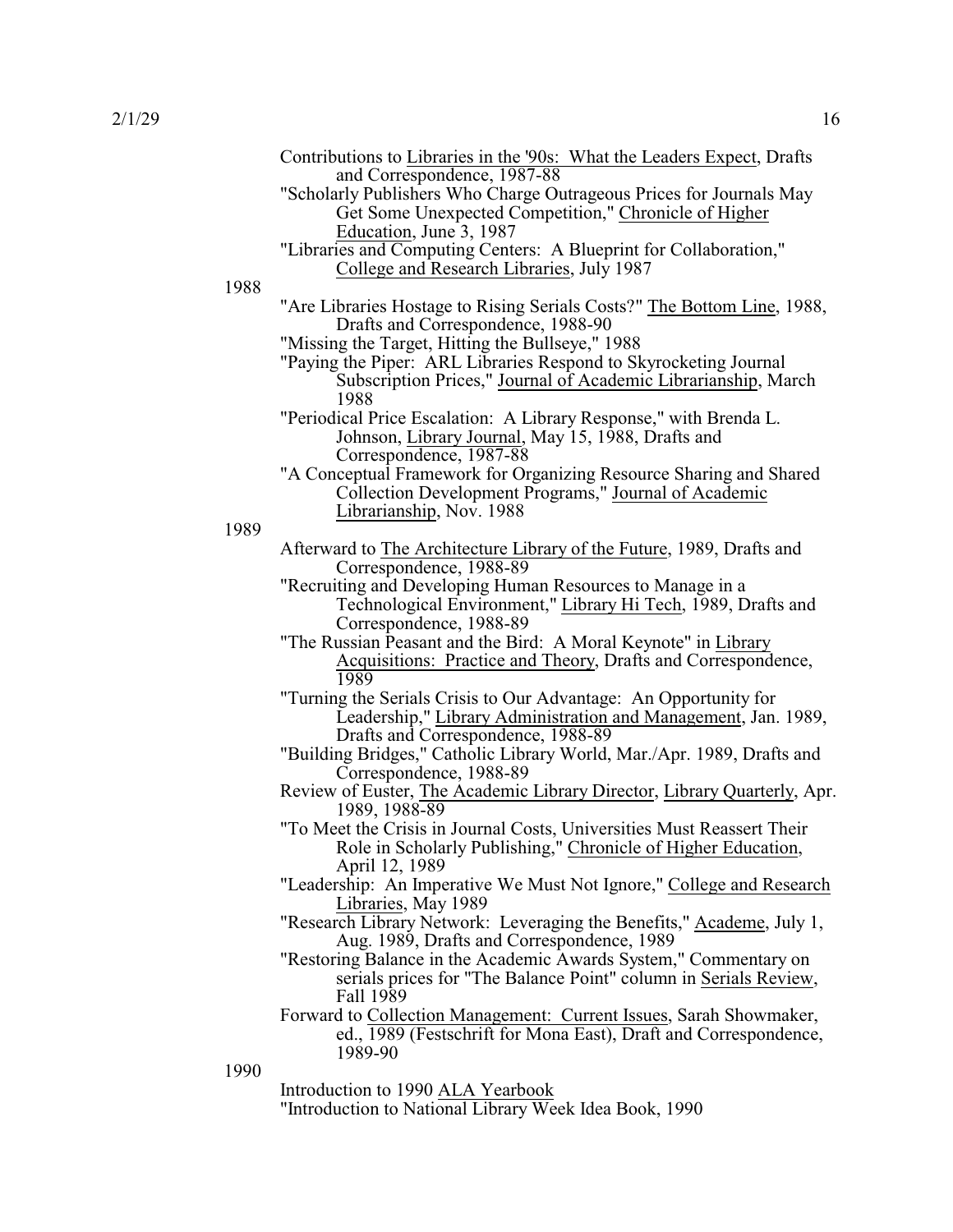Box 20:

|      | "Library Cooperation" (with C. Hughes) in Advances in Library Resource<br>Sharing, Vol. 1, Drafts and Correspondence, 1989-90<br>Interview in Library Personnel News, Spring 1990<br>SSP Wrap Up Presentation, June 8, 1990<br>"Balancing Local Needs with the General Good" OCLC Report with Carol<br>Hughes, June 1990<br>Report in Bowker Annual, 1990-91<br>Forward to Westin/Finger Manuscript, 1990<br>"Will the Chain Break? Authors and Editors Aren't Worried - for Now"<br>IFLA 1990 paper, 1990-91                                                                                                                                                                                                                                                                                                                                                                                                                                                                                                                                          |
|------|--------------------------------------------------------------------------------------------------------------------------------------------------------------------------------------------------------------------------------------------------------------------------------------------------------------------------------------------------------------------------------------------------------------------------------------------------------------------------------------------------------------------------------------------------------------------------------------------------------------------------------------------------------------------------------------------------------------------------------------------------------------------------------------------------------------------------------------------------------------------------------------------------------------------------------------------------------------------------------------------------------------------------------------------------------|
| 1991 |                                                                                                                                                                                                                                                                                                                                                                                                                                                                                                                                                                                                                                                                                                                                                                                                                                                                                                                                                                                                                                                        |
|      | "Kids Who Read Succeed" OP Ed piece (unaccepted) for NY Times and<br>Washington Post, Drafts and Correspondence, 1991<br>"Scholarly Publishing and the Library: a System Under Stress," MLA<br>paper, 1991<br>"Possible Need for Physical Facilities in an Age of Access and the Nascent<br>Environment of Electronic Publication," Paper and<br>Correspondence, 1991 (Chronicle opinion piece)<br>"Librarians Must Have Authority to Cancel Subscriptions to Seldom-Used<br>Journals," Chronicle of Higher Education, Jan. 9, 1991, 1990-92<br>"Needed: User-Responsive Research Libraries," Library Journal, January<br>1991, Drafts and Correspondence, 1990-91<br>Interview with Baldwin Public Library Newsletter, Draft and<br>Correspondence, 1991<br>"Preparing Our Children for the Info Explosion," Mar. 1991, 1990-91<br>"Kids Who Read Succeed' and the Academic Librarian," College Research<br>Library News, Mar. 1991, Draft and Correspondence, 1991<br>"Exploring Myths: Clearing the Way to a Directed Campus Library," Apr.<br>1991 |
|      | "Kids Who Read Succeed," Editorial in Book Links, July 1991                                                                                                                                                                                                                                                                                                                                                                                                                                                                                                                                                                                                                                                                                                                                                                                                                                                                                                                                                                                            |
|      | "Research Libraries Must Abandon the Idea that "Bigger is Better,"<br>"Chronicle of Higher Education, June 19, 1991, Draft and<br>Correspondence, 1990-91<br>Library and Information Science Research, Letter to Editor, Drafts and<br>Correspondence, 1991<br>Chronicle of Higher Education, Letter to Editor, Nov. 1991<br>Library Journal, Letter to Editor, Dec. 1991, Draft and Correspondence,<br>1991                                                                                                                                                                                                                                                                                                                                                                                                                                                                                                                                                                                                                                           |
|      | LOGOS, Letter to Editor, Dec. 1991, Draft and Correspondence, 1991<br>"Responding to the Changing Economies of Journal Publishing," LSU                                                                                                                                                                                                                                                                                                                                                                                                                                                                                                                                                                                                                                                                                                                                                                                                                                                                                                                |
| 1992 | Schwing Lecture, 1991-93                                                                                                                                                                                                                                                                                                                                                                                                                                                                                                                                                                                                                                                                                                                                                                                                                                                                                                                                                                                                                               |
|      | "How Do We Get There From Here: Achieving Preferred Library<br>Futures," Troms Paper, Jan. 1992                                                                                                                                                                                                                                                                                                                                                                                                                                                                                                                                                                                                                                                                                                                                                                                                                                                                                                                                                        |
|      | "A 'Factory' for Scholarly Journals" and "The Universal Journal Factory,"<br>Chronicle of Higher Education, June 1992<br>NCLIS July 20-21, 1992, Paper and Correspondence, 1991-92<br>"Achieving Preferred Futures for Norway's Libraries," Festschrift for<br>Bendik Rugas, Draft and Correspondence, 1992                                                                                                                                                                                                                                                                                                                                                                                                                                                                                                                                                                                                                                                                                                                                            |
|      |                                                                                                                                                                                                                                                                                                                                                                                                                                                                                                                                                                                                                                                                                                                                                                                                                                                                                                                                                                                                                                                        |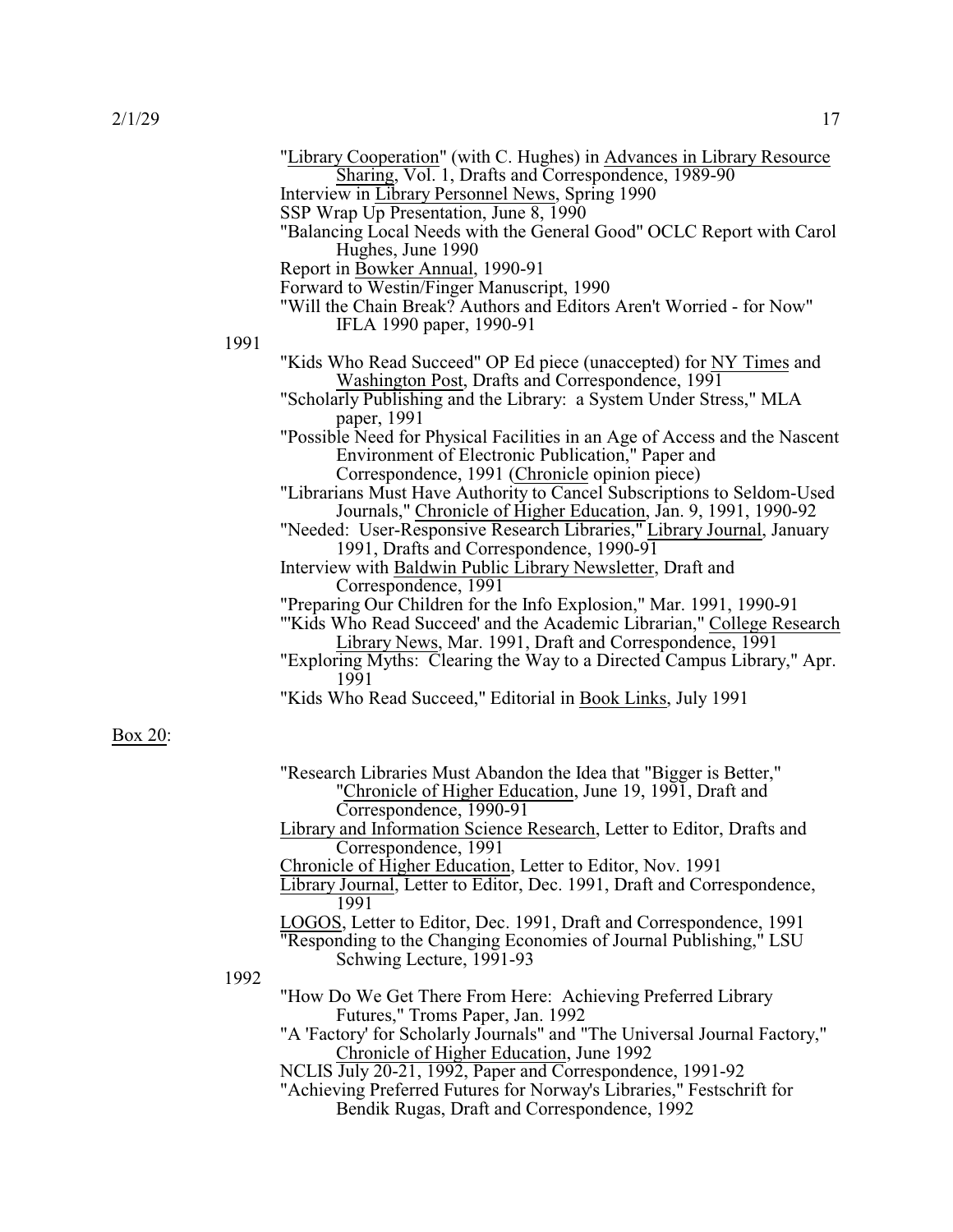Box 21:

|         |      | "InterLibrary Loan: Boom or Bust?," ASCLA Multi-Lines Section<br>Conference Paper, June 27, 1992, Notes and Correspondence,                 |
|---------|------|---------------------------------------------------------------------------------------------------------------------------------------------|
|         | 1993 | 1991-92<br>"You Guys Like to Create Catchy Titles?" RLG Summary for Chronicle,<br>Jan. 1992                                                 |
|         |      | "Nudging a Dinosaur in Order to Avoid Library Extinction," Essen<br>Conference Paper, Oct. 1992, 1991-92                                    |
|         |      | "ALA Presidential Experience," LOGOS Paper and Drafts, 1993<br>"Rethinking Interlibrary Loans," Chronicle, Aug. 11, 1993                    |
| Box 21: |      |                                                                                                                                             |
|         |      | Notes on Materials to be Deposited, Boxes 21-26, Dick Dougherty, 2010<br>Workshops and Presentations, 1990-2006<br>United States of America |
|         |      | Colorado, 2001                                                                                                                              |
|         |      | Boulder, "Creating New Reference Service Environments," March 2001                                                                          |
|         |      | Connecticut, 1997, 2000<br>Middletown, "Wesleyan University Library Planning Event," 1997, 2000<br>Florida, 1997-98                         |
|         |      | Broward County, "Library Modernization Proposal," 1998                                                                                      |
|         |      | Ft. Meyer, "Design Data," 1997                                                                                                              |
|         |      | Illinois, 1999-2003                                                                                                                         |
|         |      | Chicago Area Workshop, 2003<br>Springfield, 1999-2003                                                                                       |
|         |      | Indiana, 1997                                                                                                                               |
|         |      | Angola, "Tower Automotive Strategic Planning Meeting," April 1997                                                                           |
|         |      | Kentucky, 1997                                                                                                                              |
|         |      | Louisville, "Organizing Library Work in the 21 <sup>st</sup> Century," June 1997<br>Louisiana, 1999, 2002, 2006                             |
|         |      | New Orleans, 1999, 2002, 2006<br>"Reference Services in the New Millennium," 1999                                                           |
|         |      | "Creating New Reference Service Environments in the Digital Age<br>Workshop," 2002                                                          |
|         |      | "ALA Executive Board – Committee on Education," 2006                                                                                        |
|         |      | Maryland, 2006                                                                                                                              |
|         |      | Baltimore, "ACRL Program," March, 2006                                                                                                      |
|         |      | Michigan, 1994-2003<br>Ann Arbor, 1994-2003                                                                                                 |
|         |      | "Transforming Visions into Realities," 1994-95 [2 folders]                                                                                  |
|         |      | "Revisioning Technical Services," Nov. 1995                                                                                                 |
|         |      | "Future Search Conference,"1996                                                                                                             |
|         |      | "Re-engineering ILL/ILB," June 1996                                                                                                         |
|         |      | "Organizing Library Work;" "Survival in the New Millennium,"<br>1997, 1998                                                                  |
|         |      | "Assessing User Needs," May 2000 [2 folders]                                                                                                |
|         |      | "Reference Presentation," 2000 [2 folders]                                                                                                  |
|         |      | "Planning and Implementing Changes in Reference Services                                                                                    |

- Workshop," 2002
- "Planning Reference Services," 2003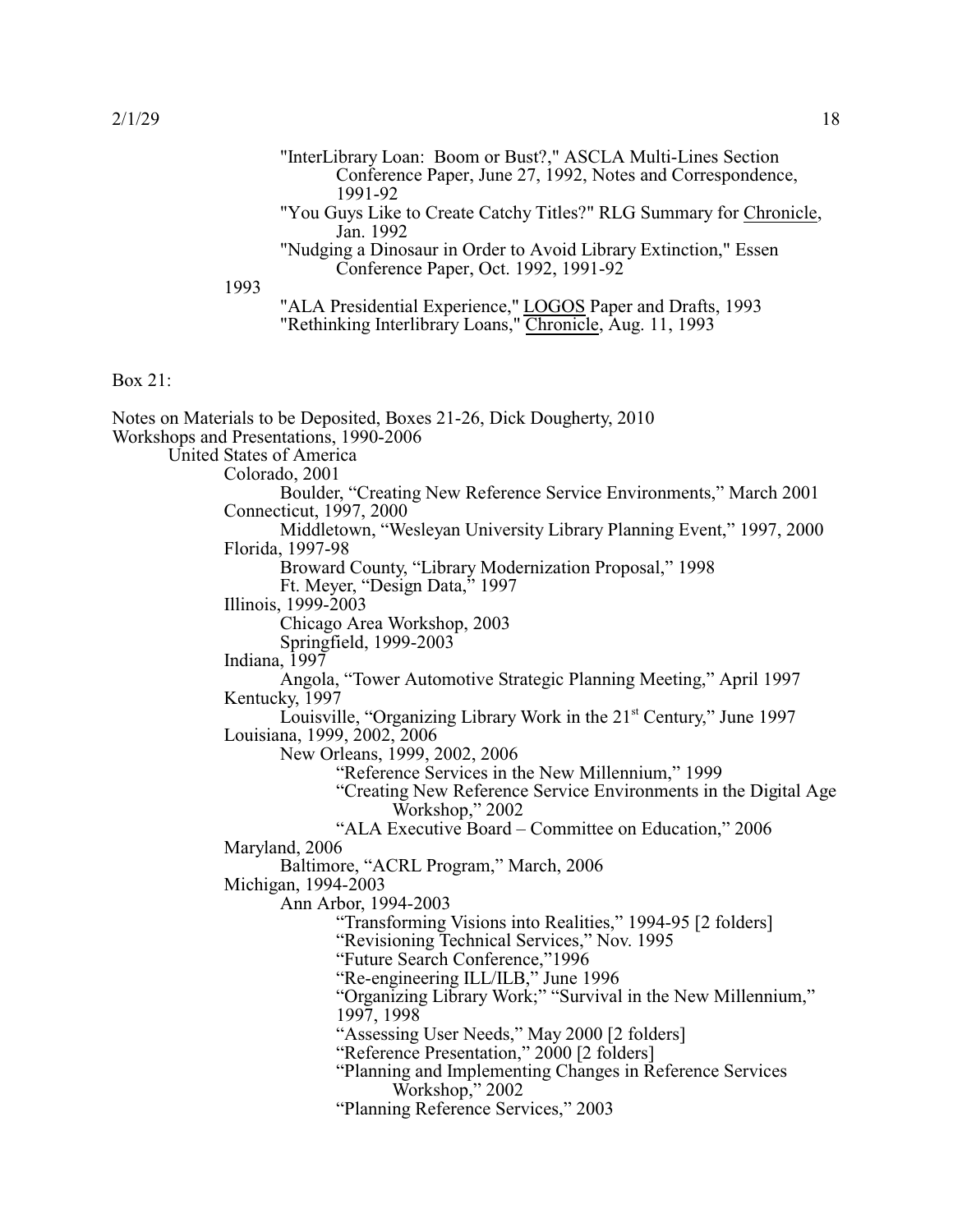Box 22:

Grand Rapids, 1998-99 Missouri, 2002 St. Louis, "Reference and Change Workshop," 2002 New Jersey, 1995, 1998, 2003 Cherry Hill, "Reference and Change Workshop," 2003 East Brunswick, "Library Operations Workshop," 1998 Madison, Drew University Library, 1995 New Mexico, 1996 Carlsbad, Carlsbad Travel Agency, 1996 [Dougherty advised family Members who owned the Company] New York, 1995, 1997, 1999, 2003-2005, 2007 Albany, "Planning Retreat," 2003 Albany, "New York State Research Library Planning Event," 2004 Brooklyn, Brooklyn Public Library Proposal, 2005 Brookville, "Senior Fellows Seminar," 2005 Ithaca, Regional Planning Meetings, 1999 Saratoga Springs, "Obegroup Workshop Design," 2005 Vestal, "Reference Services in the New Millennium," 1999 West Point, U.S. Military Academy Workshop Design, 1995 North Carolina, 1995 Winston-Salem, Wake Forest University, 1995 Ohio, 1993-2006 Cincinnati, "Achieving Preferred Information Futures," 1993 Cleveland, Cleveland Area Metropolitan Libraries Workshop, 2003 \_\_\_\_\_\_\_, Cleveland State Event, 2003 Concord, "Transforming Visions into Realities," 1994 Dayton, University of Dayton Library, 1995, 1999-2000 Dayton, University of Dayton Library, Ed Garten Files, 1995-97 [2 folders] Miami, Miami University Library, 1994 Pennsylvania Philadelphia, "Surfing the Waves of Change," 1996 South Carolina, 1994, 1996 Charleston, Transforming Visions in Realities, 1994, 1996 Tennessee, 1996 Murfeesboro, "Real Time Change/Visioning and Action Planning Workshop,"1996 Nashville, Association of College and Research Libraries, 1997 Texas, 1995, 2000 Houston, "Creating New Reference Service Models," 2000 San Antonio, "Surfing the Waves of Change," 1995 San Antonio, "Assessing User Needs," 2000 Workshops and Presentations, 1990-2006, Continued, Canada Alberta, 1999 University of Alberta Planning Retreat, 1999 Ontario, 1995-2001 Guelph, 1995-97, 2001 [3 folders] Toronto, 1995-97 [2 folders] Denmark, 1994 Great Britain, "British Council Lecture," 1994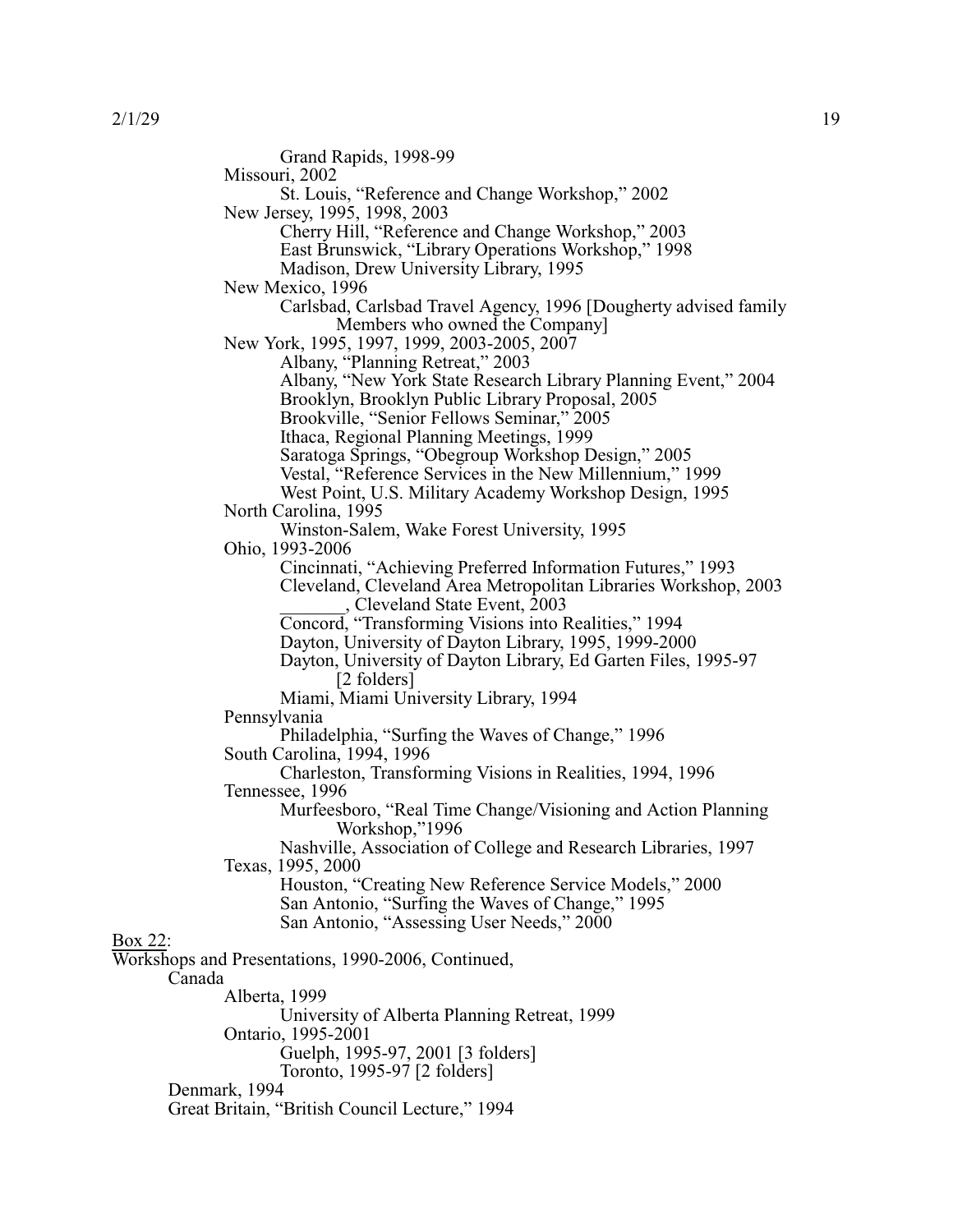Ireland, 1995-96 2000 Adare, 1995 Cork, 1996 Limerick, 1996, 2000 Israel, 1995 South Africa, 1997 Recognizing Actual Desires and Requirements (RADaR) Presentations RADaR Workshop, 2001 Introduction to RADaR Article, 2001 Homepage Article, 2002 Inquiries, 2002 College of DuPage Teleconferences on Virtual Reference, 2000-2002, 2004-2005 [5 folders] Templates for Workshops and Presentations Chief Academic Officers (CAO) Workshop, 1990s "Surfing the Waves of Change," 1996 Planning for Web-Based Service Environments, 1998 Workshop Participants, 1993-98 "Streamlining Library Services," 2006-2007 General Materials, 1990-2006 Dougherty Curricula Vitae, 1990s, 2003 General Speaking Engagements and Articles, 1990s-2000s Notes/Insights on Meetings, 1990-92 Book Contract Materials, 1999 Publishing Guidelines for Book Manuscripts, 2006 Dougherty and Associates Promotional Materials, 2001 Journal of Academic Librarianship (JAL), 1974-85 Correspondence, 1974-78 Advertisers, 1975-78 Pat Allen, 1976-78 [3 folders] Book Publishers, 1974-76 Boulder (CO) Production Office, 1976-78 Polly Cianciolo, Dantree Press, 1978 Richard M. Dougherty (RMD) to William H. Webb (WHW), 1974-79 RMD and WHW, 1974-78 Employee Termination Notice [Restricted] Library Issues Newsletter, 1980 New England Academic Writers Workshop, 1976-78 Sylvia Paull, 1975-76, 1978 "The President Views the Campus Library" Survey, 1977

Box 23:

Correspondence, Continued WHW to RMD, 1974-75 WHW, 1975-78 General Correspondence, 1974-78 [15 folders] Administrative Records, 1974-85 Advertising Cost Estimates, 1974 Bid on JAL, 1975 Board of Director's Meeting, 1978

Publishers, 1974-76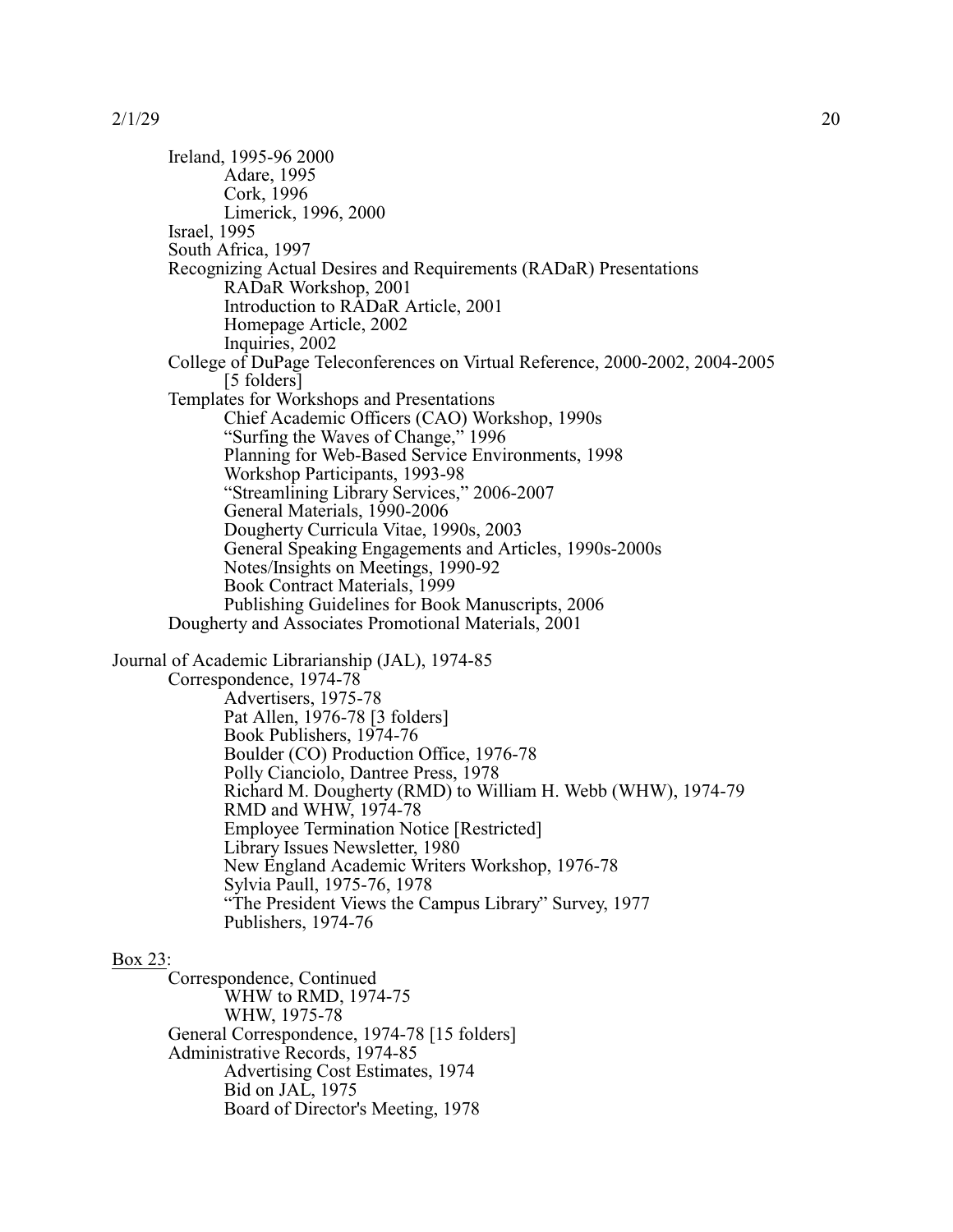Budgets, Idea, Plan, 1974 Combined Book Exhibit, 1975 Cost Estimates, 1974 Income Estimates, 1974 Logos, 1974-75 Mailing Pieces, 1975-78 [4 folders] Manuscript Critiques, 1976-77 Mechanicals and PMT's, 1970s

### Box 24:

News Notices, 1976-77 [2 folders] Planning, 1976 Readership Data, 1975-77 Readership Survey, 1977 Supplies/Office, 1976 Tax Returns, 1976-85 Weekly Reports, 1977-78 [2 folders] JAL Sample Issues Rough Drafts and Proofs, 1975-78 [2 folders] Manuscript Log, 1974-82, 1983-91 Manuscript Log Pages, 1982-87 November 1977 January 1978 [2 folders] March 1978 [2 folders] May 1978 [2 folders] July 1978

#### Box 25:

JAL Correspondence and Administrative Records, 1987-96 Correspondence JAI, 1993-94 Martell, Charles, 1992-93 Research Strategies Advertising, 1995 Board of Directors, General, 1987-89 Wittkopf, Barbara 1987-96 Sample Letters, 1986-93 General, 1988, 1992-92 [2 folders] Final Correspondence, 1992-95 Administrative Records Board and Readers' Features, 1992-93 Book Review Requests, 1983-86, 1987-1994 [2 folders] Copyright Agreements, 1990-92, 1993-94 [2 folders] Manuscripts, 1989-93 Master Schedules, 1991-94 Mountainside Publishing Shareholder Meeting Notes, 1991-94 Reader Survey, 1992 State Tax Returns (CO and MI), 1989-91, 1993 Federal Tax Returns, 1986, 1989-96

Preview: Professional and Reference Literature Review, 1990-1992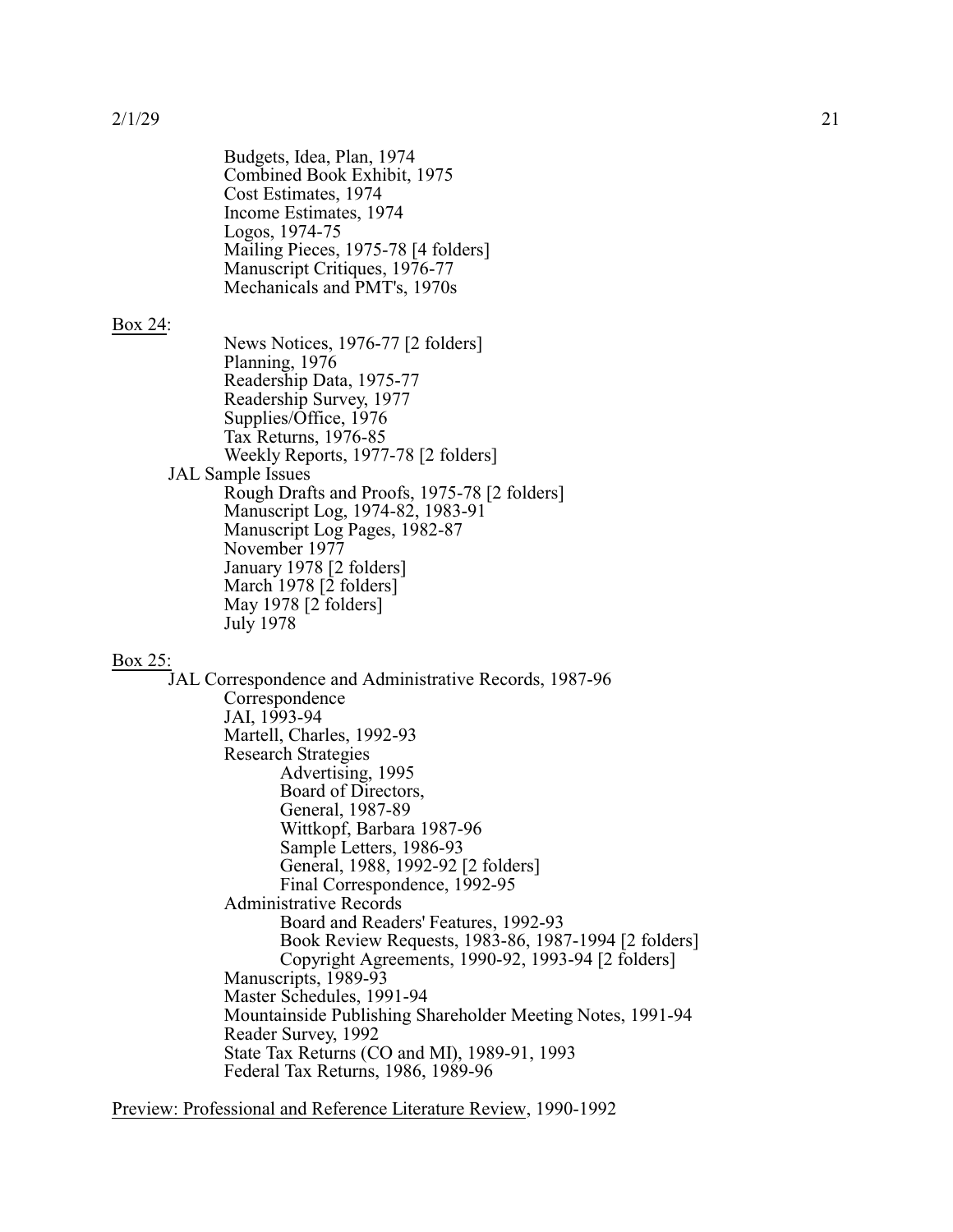Audio/Visual Materials, 1990-2007

College of DuPage Virtual Reference Teleconferences

"What, Why, and How" Teleconference, 8 February 2002 [VHS]

\_\_\_\_\_\_\_\_, 19 April 2002 [VHS - 3 copies]

"Video Clips Review Tape," 2 January 2003 [VHS]

"Flashback Review Tape," 17 January 2003 [VHS]

"A Leadership View," 2 May 2003 [VHS]

"Virtual, Digital, and In-Library – A New Model for Effective Delivery,"

7 February 2003 [VHS]

\_\_\_\_\_\_\_\_, 11 April 2003 [VHS]

"Reference Services: New Tools for Enhancing Digital Reference," 6 February 2004 [VHS]

"Preparing for the Future of Digital Reference," 16 April 2004 [VHS – 2 copies]

"Library Marketing," 18 February 2005 [VHS]

"Library as Place: Where People Want to Be," 18 March 2005 [VHS – 3 copies]

"Library Hot Topics: Discussions and Interviews," 29 April 2005 [VHS and DVD]

"Library Management Hot Topics," 10 March 2006 [DVD]

## Box 26:

"Google Book Search: Its Impact on Scholarship and Libraries," 28 April 2006 [VHS and DVD]

The Relevance of Libraries in a Digital Age, 11 May 2007

Soaring to Excellence Series

- Tools of Our Trade III: Books, the Internet, and Beyond, presented by Sheila Curl and D. Scott Brandt, developed by Linda Slusar, produced by College of DuPage, 2000 [VHS]
- Libraries, the Universe, and Everything: Google and your Patrons, 18 November 2005 [DVD]

ALA Rally for American Libraries

"Interlibrary Borrowing"

Association for Library and Information Science Education, ALA Conference, 2007

American Library Association: Confronting the Crisis in Library Education, 9 June 2006 [VHS]

Untitled Dougherty Speeches, 21 March 1990 [VHS]

Untitled Dougherty Speech, 19 June 1990 [VHS]

"Kids who Read Succeed," 1991

"Research Libraries in the 21st Century – Achieving Preferred Library Futures in the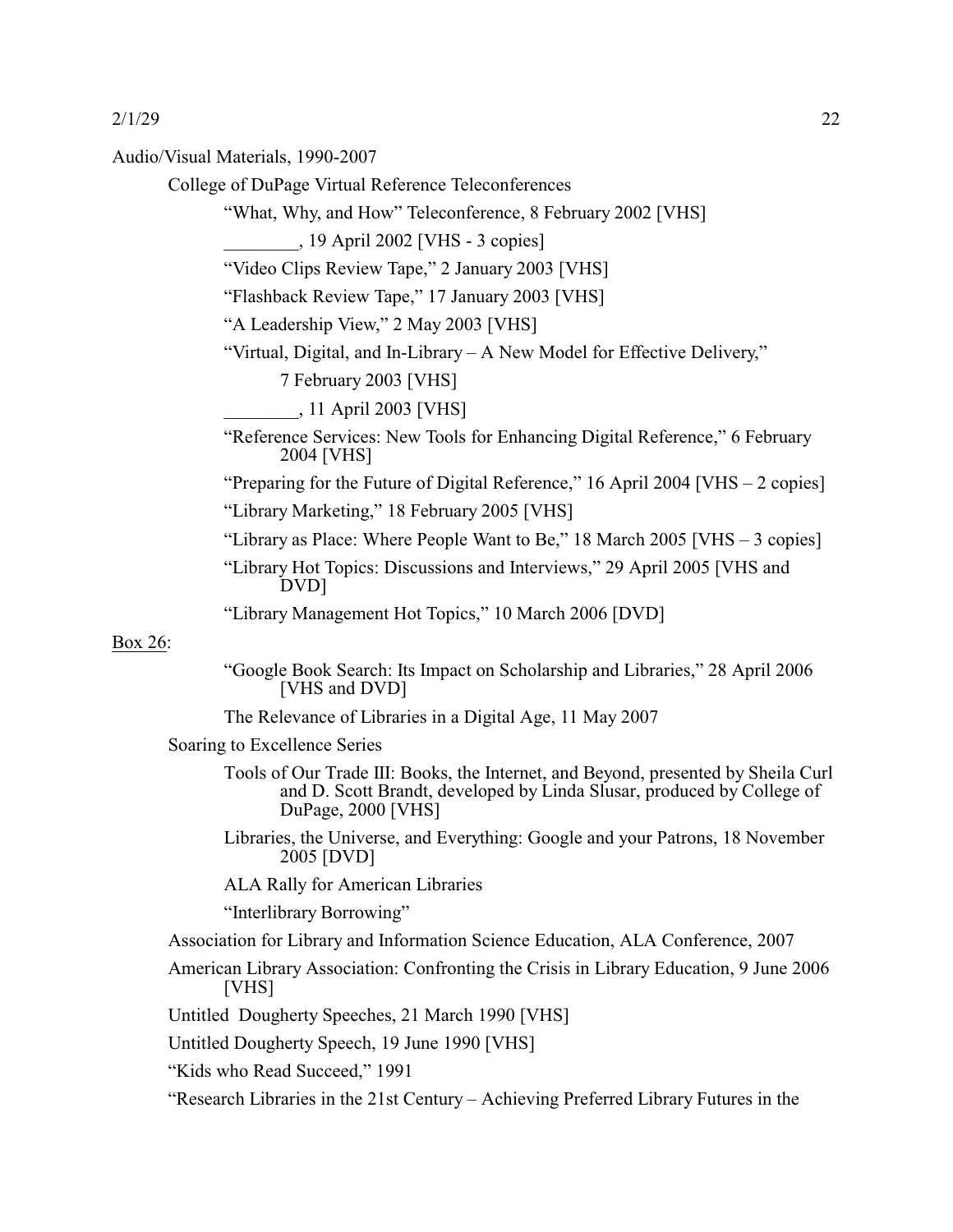Nineties:What is Required?," 19 June 1992

Michigan State University Series on Interlibrary Loan Services

Volume 1 – Lending [VHS]

Volume 2 – Talking [VHS]

Volume 3 – Accounting [VHS]

JIM Interview  $[VHS - 2 copies]$ 

"MSU – ILL Dougherty" [VHS and 8mm videocassette originals – 9 volumes]

# Backup Data

Backup Documents [3.5" Floppy Disk – Mac Format – 43 Disks]

Streamlining Library Processes [CD-ROM - 2 volumes]

Dougherty Index of Materials Submitted [CD-ROM]

## Box 27:

JAL Author Photographs, undated Correspondence (Alphabetical by Correspondent's Last Name) A, 1997 B, 1995-96 C-E, 1995-96 F-J, 1995-96 K-M, 1995-96 Southeast Missouri State University Project (SEMO), 2002-03, 2005 Southfield Public Library, 2004 South Dakota (University) Speech, 1995, 2003 Southern Mississippi (University), 1999-2000 Temple (University), 2002 Tower Automotive, 1997 United Way, 1996-97 Virtual Reference Desk Conference, 2002-03 Wesleyan University (Connecticut) General Correspondence, 1998-99 Reunion Correspondence, 1998-99 Western Ontario (University), 1994 Willemse Project, 2002 Adams (Mignon) Project, 2001 Peggy Barber, Linda Wallace, and Recognizing Actual Desires and Accomplishments (RADAR), 2001-02 Lougee (Wendy) Festschrift, 2003 Louisville (University of) 1995 1997 Miami University, 1994 Michigan-Dearborn (University of), 2002 Oberlin Group, 1997 New York State Research Library, 2003-04 Peabody Essex Museum, 1998